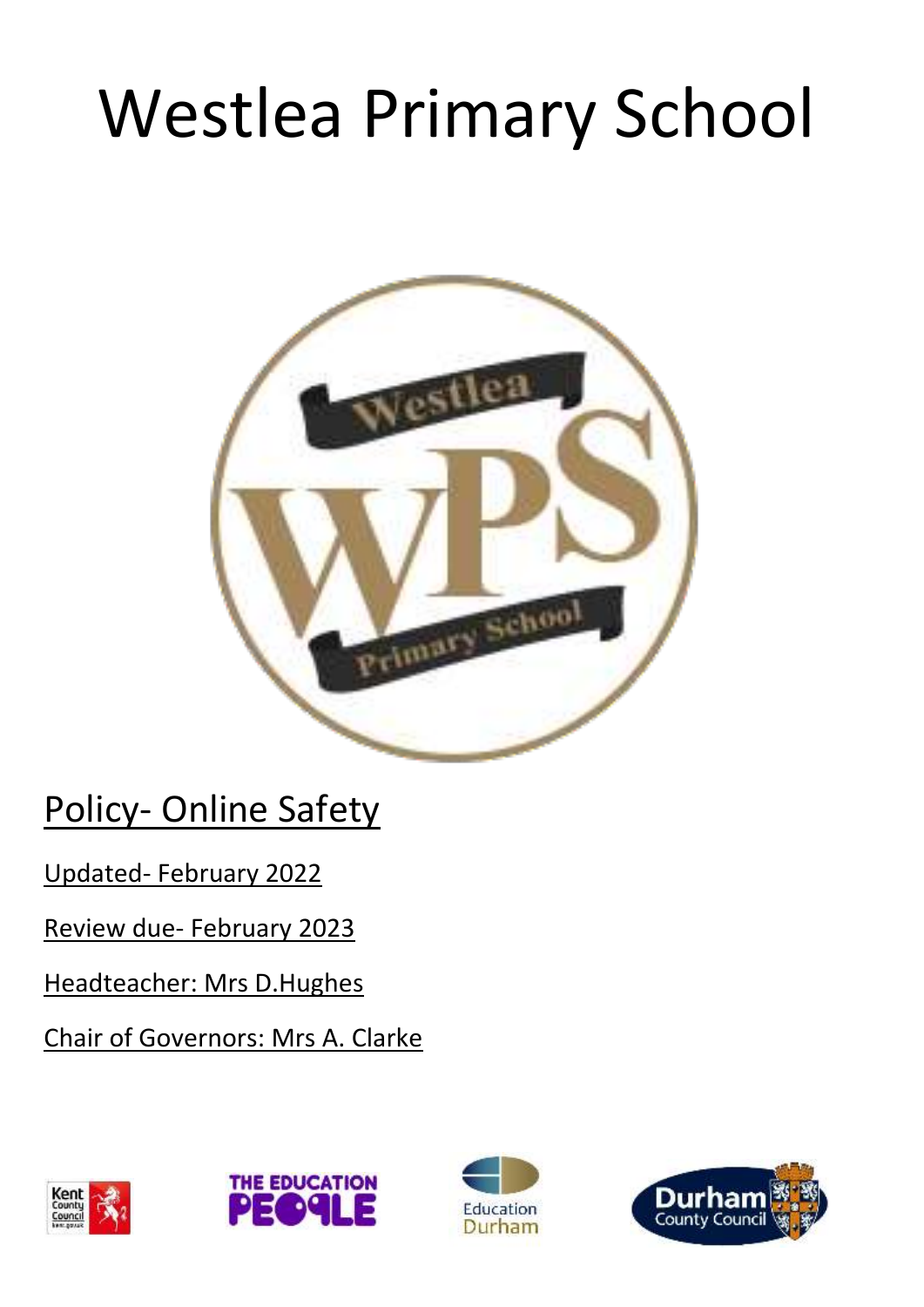#### Contents

| 1. |                |                                                                                                                  |  |
|----|----------------|------------------------------------------------------------------------------------------------------------------|--|
| 2. |                |                                                                                                                  |  |
|    | a.             |                                                                                                                  |  |
| З. |                |                                                                                                                  |  |
| 4. |                |                                                                                                                  |  |
|    | a.             |                                                                                                                  |  |
|    | b.             |                                                                                                                  |  |
|    | c.             |                                                                                                                  |  |
|    | d.             |                                                                                                                  |  |
|    | e.             | It is the responsibility of learners (at a level that is appropriate to their individual age and ability) to:  7 |  |
|    | f.             |                                                                                                                  |  |
| 5. |                |                                                                                                                  |  |
|    | a.             |                                                                                                                  |  |
|    | b.             |                                                                                                                  |  |
|    | c.             |                                                                                                                  |  |
|    | d.             |                                                                                                                  |  |
| 6. |                |                                                                                                                  |  |
| 7. |                |                                                                                                                  |  |
|    | a.             |                                                                                                                  |  |
|    | b.             |                                                                                                                  |  |
|    | c.             |                                                                                                                  |  |
|    | d.             |                                                                                                                  |  |
|    | e.             |                                                                                                                  |  |
|    | f.             |                                                                                                                  |  |
|    | g.             |                                                                                                                  |  |
|    | h.             |                                                                                                                  |  |
|    | i.             |                                                                                                                  |  |
|    | j.             |                                                                                                                  |  |
|    | k.             |                                                                                                                  |  |
| 8. |                |                                                                                                                  |  |
|    | a.             |                                                                                                                  |  |
|    | b.             |                                                                                                                  |  |
|    | $\mathbb{C}$ . |                                                                                                                  |  |
| 9. |                |                                                                                                                  |  |
|    | a.             |                                                                                                                  |  |
|    | b.             |                                                                                                                  |  |
|    | $\mathbb{C}$ . |                                                                                                                  |  |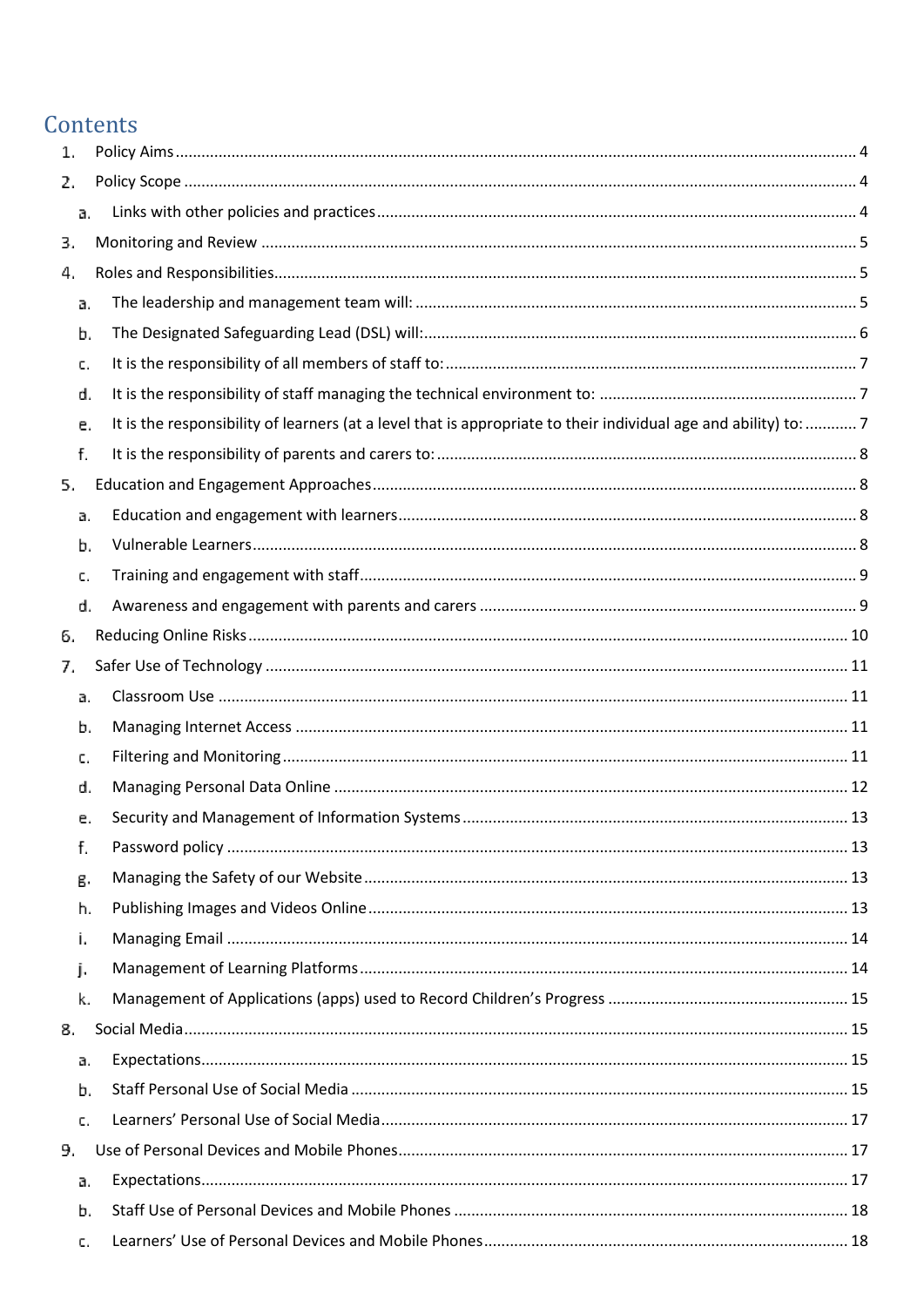| d.  |  |
|-----|--|
| 10. |  |
| a.  |  |
| Ъ.  |  |
| 11. |  |
| a.  |  |
| b.  |  |
| L.  |  |
| d.  |  |
| e.  |  |
| f.  |  |
| g.  |  |
| 12. |  |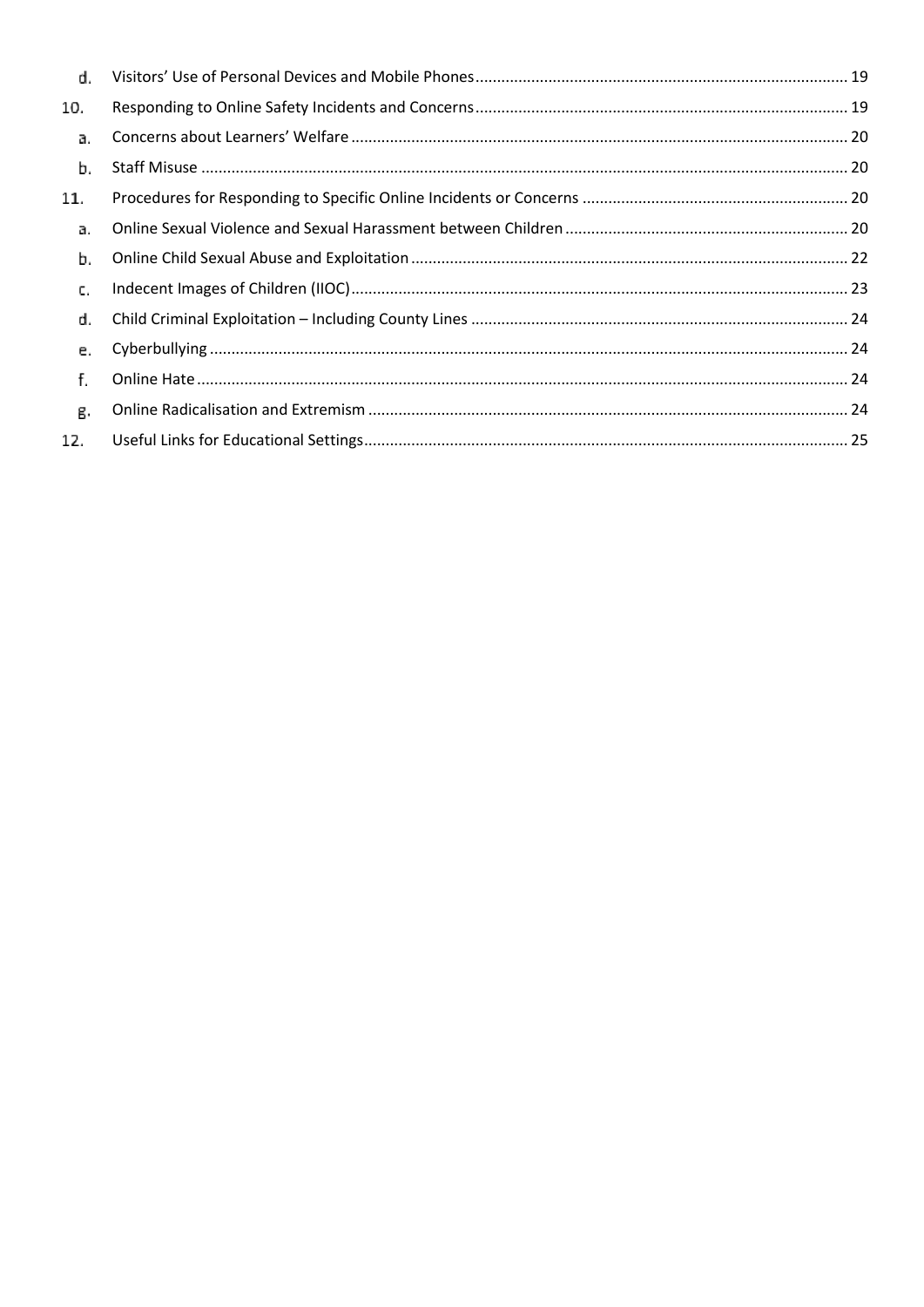# **Westlea Primary School Online Safety Policy**

# <span id="page-3-0"></span>**Policy Aims**

- This online safety policy has been written by Westlea Primary School, involving staff, learners and parents/carers, building on the Kent County Council/The Education People/Durham County Council online safety policy template, with specialist advice and input as required.
- It takes into account the DfE statutory guidance ['Keeping Children Safe in Education'](https://www.gov.uk/government/publications/keeping-children-safe-in-education--2) 2021, [Early Years and Foundation Stage](https://www.gov.uk/government/publications/early-years-foundation-stage-framework--2) 2021 '[Working Together to Safeguard Children'](https://www.gov.uk/government/publications/working-together-to-safeguard-children--2) 2018 and the [Durham Safeguarding Children's Partnership](http://www.durham-scp.org.uk/whats-new/) procedures.
- The purpose of Westlea Primary School online safety policy is to:
	- o Safeguard and protect all members of Westlea Primary School community online
	- o Identify approaches to educate and raise awareness of online safety throughout the community
	- o Enable all staff to work safely and responsibly, to role model positive behaviour online and to manage professional standards and practice when using technology
	- o Identify clear procedures to use when responding to online safety concerns.
- Westlea Primary School identifies that the issues classified within online safety are considerable, but can be broadly categorised into three areas of risk:
	- o **Content:** being exposed to illegal, inappropriate or harmful material
	- o **Contact:** being subjected to harmful online interaction with other users
	- o **Conduct:** personal online behaviour that increases the likelihood of, or causes, harm.

# <span id="page-3-1"></span>**Policy Scope**

- Westlea Primary School believes that online safety is an essential part of safeguarding and acknowledges its duty to ensure that all learners and staff are protected from potential harm online.
- Westlea Primary School identifies that the internet and associated devices, such as computers, tablets, mobile phones and games consoles, are an important part of everyday life.
- Westlea Primary School believes that learners should be empowered to build resilience and to develop strategies to manage and respond to risk online.
- This policy applies to all staff including the governing body, leadership team, teachers, support staff, external contractors, visitors, volunteers and other individuals who work for, or provide services on behalf of the setting (collectively referred to as "staff" in this policy), as well as learners, parents and carers.
- This policy applies to all access to the internet and use of technology, including personal devices, or where learners, staff or other individuals have been provided with setting issued devices for use off-site, such as a work laptops, tablets or mobile phones.

#### <span id="page-3-2"></span>**Links with other policies and practices**

This policy links with several other policies, practices and action plans including:

- o Anti-bullying policy
- o Acceptable Use Policies (AUP) and/or the Code of Conduct/Staff Behaviour policy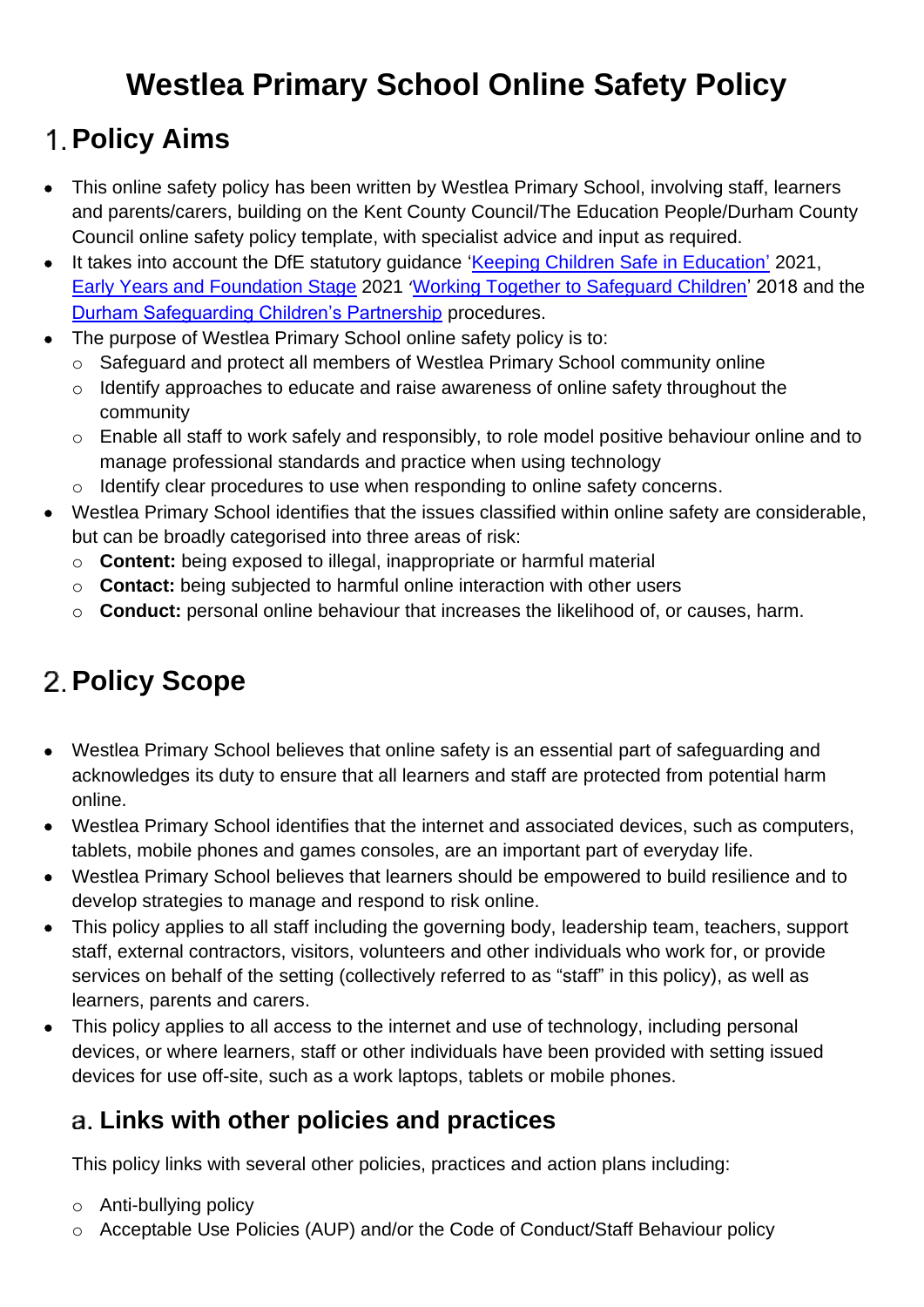- o Behaviour and Discipline policy
- o Child Protection/Safeguarding policy
- o Confidentiality policy
- o Curriculum policies, such as: Computing, Personal Social and Health Education (PSHE), and Relationships and Sex Education (RSE)
- o Data Protection
- o Image Use policy
- o Mobile Phone policy
- o Social Media policy

# <span id="page-4-0"></span>**Monitoring and Review**

- Technology in this area evolves and changes rapidly. Westlea Primary School will review this policy at least annually.
	- o The policy will also be revised following any national or local policy requirements, any child protection concerns or any changes to the technical infrastructure.
- We will regularly monitor internet use and evaluate online safety mechanisms to ensure that this policy is consistently applied.
- To ensure they have oversight of online safety, the headteacher will be informed of online safety concerns, as appropriate.
- Any issues identified via monitoring will be incorporated into our action planning.

# <span id="page-4-1"></span>**Roles and Responsibilities**

- The Designated Safeguarding Lead (DSL), Mrs Hughes (Headteacher) has lead responsibility for online safety.
- Westlea Primary School recognises that all members of the community have important roles and responsibilities to play with regards to online safety.

#### <span id="page-4-2"></span>**The leadership and management team will:**

- Ensure that online safety is viewed as a safeguarding issue and that practice is in line with national and local recommendations and requirements.
- Ensure there are appropriate and up-to-date policies regarding online safety; including a staff code of conduct/behaviour policy and acceptable use policy, which covers acceptable use of technology.
- Ensure that suitable and appropriate filtering and monitoring systems are in place and work with technical staff to monitor the safety and security of our systems and networks.
- Ensure that online safety is embedded within a progressive curriculum, which enables all learners to develop an age-appropriate understanding of online safety.
- Support the DSL and any deputies by ensuring they have sufficient time and resources to fulfil their online safety responsibilities.
- Ensure there are robust reporting channels for the community to access regarding online safety concerns, including internal, local and national support.
- Ensure that appropriate risk assessments are undertaken regarding the safe use of technology.
- Audit and evaluate online safety practice to identify strengths and areas for improvement.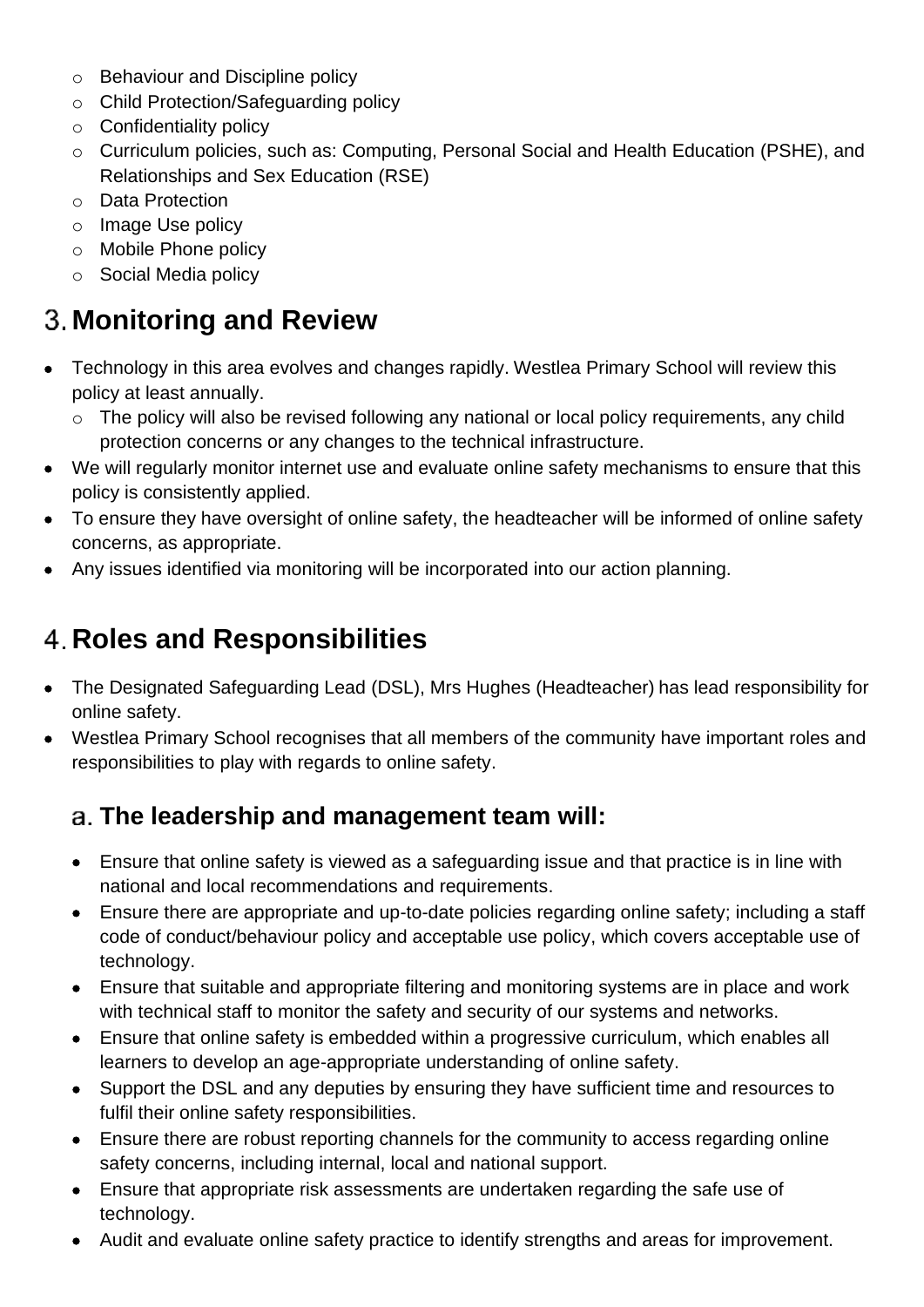#### <span id="page-5-0"></span>**The Designated Safeguarding Lead (DSL) will:**

- Act as a named point of contact on all online safeguarding issues and liaise with other members of staff or other agencies, as appropriate.
- Work alongside deputy DSLs to ensure online safety is recognised as part of the setting's safeguarding responsibilities and that a coordinated approach is implemented.
- Ensure all members of staff receive regular, up-to-date and appropriate online safety training.
- Access regular and appropriate training and support to ensure they understand the unique risks associated with online safety and have the relevant up to date knowledge required to keep learners safe online.
- Access regular and appropriate training and support to ensure they recognise the additional risks that learners with SEN and disabilities (SEND) face online.
- Keep up-to-date with current research, legislation and trends regarding online safety and communicate this with the community, as appropriate.
- Work with staff to coordinate participation in local and national events to promote positive online behaviour, such as Safer Internet Day.
- Ensure that online safety is promoted to parents, carers and the wider community, through a variety of channels and approaches.
- Maintain records of online safety concerns, as well as actions taken, as part of the settings safeguarding recording mechanisms.
- Monitor online safety incidents to identify gaps and trends, and use this data to update the education response, policies and procedures.
- Report online safety concerns, as appropriate, to the setting's management team and Governing Body.
- Work with the leadership team to review and update online safety policies on a regular basis (at least annually) with stakeholder input.
- Meet regularly the governor with a lead responsibility for safeguarding and online safety.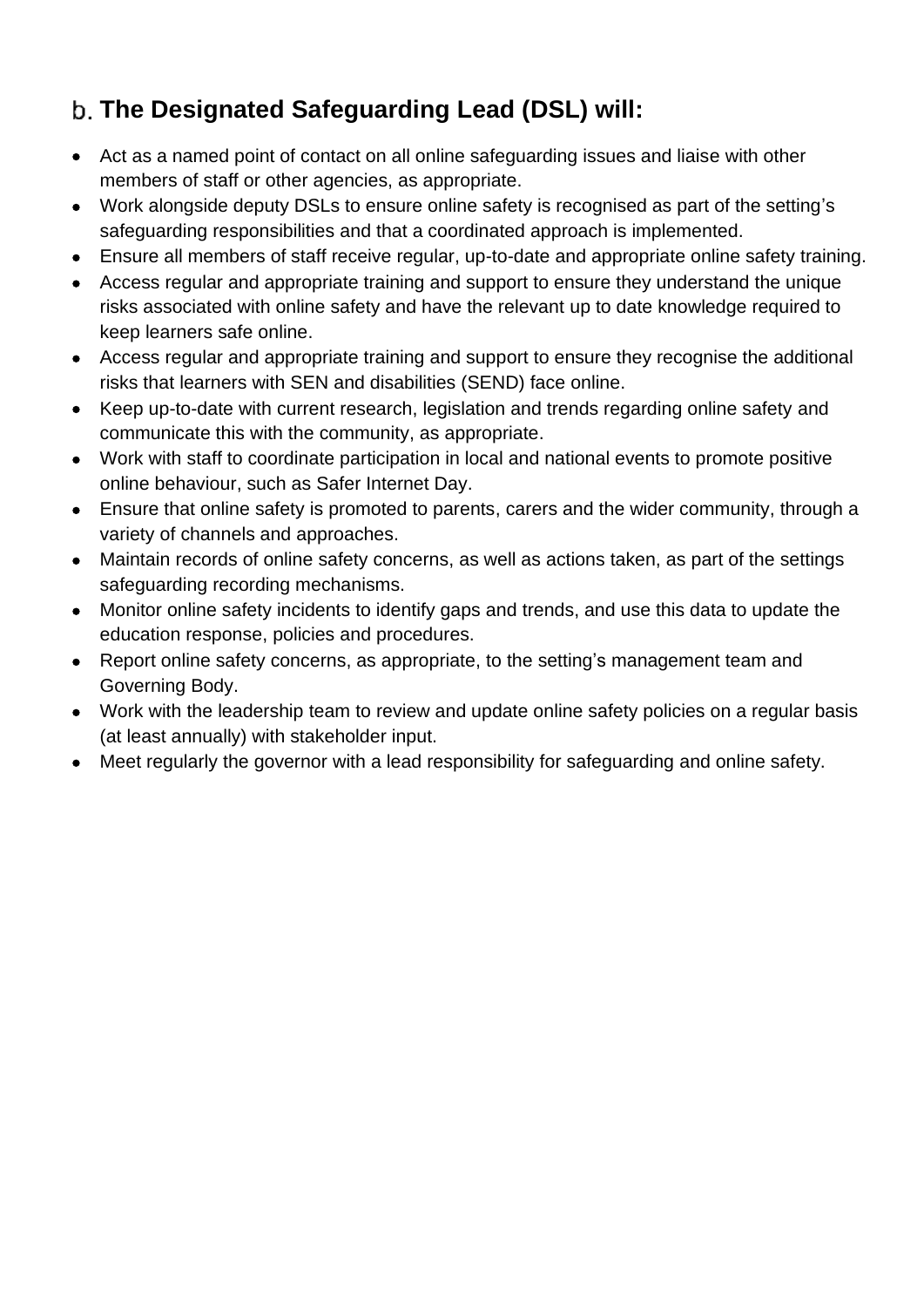#### <span id="page-6-0"></span>**It is the responsibility of all members of staff to:**

- Contribute to the development of online safety policies.
- Read and adhere to the online safety policy and acceptable use policies.
- Take responsibility for the security of setting systems and the data they use or have access to.
- Model good practice when using technology and maintain a professional level of conduct in their personal use of technology, both on and off site.
- Embed online safety education in curriculum delivery, wherever possible.
- Have an awareness of a range of online safety issues and how they may be experienced by the children in their care.
- Identify online safety concerns and take appropriate action by following the settings safeguarding policies and procedures.
- Know when and how to escalate online safety issues, including signposting to appropriate support, internally and externally.
- Take personal responsibility for professional development in this area.

#### <span id="page-6-1"></span>**It is the responsibility of staff managing the technical environment to:**

- Provide technical support and perspective to the DSL and leadership team, especially in the development and implementation of appropriate online safety policies and procedures.
- Implement appropriate security measures as directed by the DSL and leadership team to ensure that the setting's IT infrastructure/system is secure and not open to misuse or malicious attack, whilst allowing learning opportunities to be maximised.
- Ensure that our filtering policy is applied and updated on a regular basis; responsibility for its implementation is shared with the leadership team.
- Ensure that our monitoring systems are applied and updated on a regular basis; responsibility for its implementation is shared with the leadership team
- Ensure appropriate access and technical support is given to the DSL (and/or deputy) to our filtering and monitoring systems, to enable them to take appropriate safeguarding action if/when required.

#### <span id="page-6-2"></span>**It is the responsibility of learners (at a level that is appropriate to their individual age and ability) to:**

- Engage in age appropriate online safety education opportunities.
- Contribute to the development of online safety policies.
- Read and adhere to the acceptable use policies.
- Respect the feelings and rights of others, both on and offline.
- Take responsibility for keeping themselves and others safe online.
- Seek help from a trusted adult, if there is a concern online, and support others that may be experiencing online safety issues.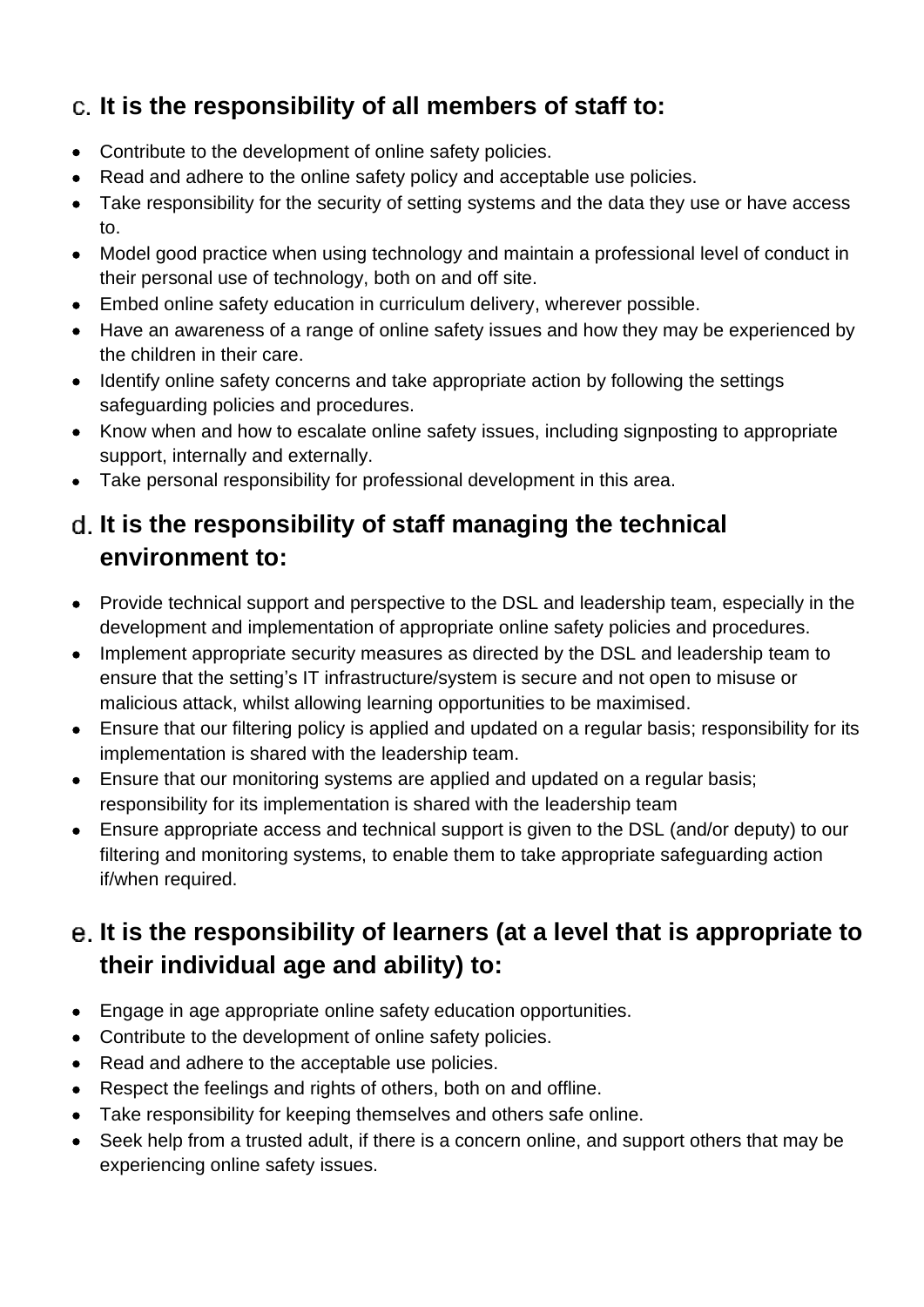#### <span id="page-7-0"></span>**It is the responsibility of parents and carers to:**

- Read the acceptable use policies and encourage their children to adhere to them.
- Support our online safety approaches by discussing online safety issues with their children and reinforcing appropriate and safe online behaviours at home.
- Role model safe and appropriate use of technology and social media.
- Identify changes in behaviour that could indicate that their child is at risk of harm online.
- Seek help and support from the setting, or other appropriate agencies, if they or their child encounter risk or concerns online.
- Contribute to the development of the online safety policies.
- Use our systems, such as learning platforms, and other resources, safely and appropriately.
- Take responsibility for their own awareness in relation to the risks and opportunities posed by new and emerging technologies.

# <span id="page-7-1"></span>**Education and Engagement Approaches**

#### <span id="page-7-2"></span>**Education and engagement with learners**

- The setting will establish and embed a progressive online safety curriculum to raise awareness and promote safe and responsible internet use amongst learners by:
	- o Ensuring education regarding safe and responsible use precedes internet access.
	- o Including online safety in Personal, Social, Health and Economic (PSHE), Relationships and Sex Education (RSE) and computing programmes of study.
	- o Reinforcing online safety messages whenever technology or the internet is in use.
	- o Educating learners in the effective use of the internet to research; including the skills of knowledge location, retrieval and evaluation.
	- o Teaching learners to be critically aware of the materials they read and shown how to validate information before accepting its accuracy.
- The setting will support learners to read and understand the acceptable use policies in a way which suits their age and ability by:
	- o Informing learners that network and internet use will be monitored for safety and security purposes and in accordance with legislation.
	- o Rewarding positive use of technology.
	- o Implementing appropriate peer education approaches.
	- o Providing online safety education and training as part of the transition programme across the key stages and when moving between establishments.
	- o Seeking learner voice when writing and developing online safety policies and practices, including curriculum development and implementation.
	- o Using support, such as external visitors, where appropriate, to complement and support our internal online safety education approaches.

#### <span id="page-7-3"></span>**Vulnerable Learners**

• Westlea Primary School recognises that some learners are more vulnerable online due to a range of factors. This may include, but is not limited to, children in care, children with Special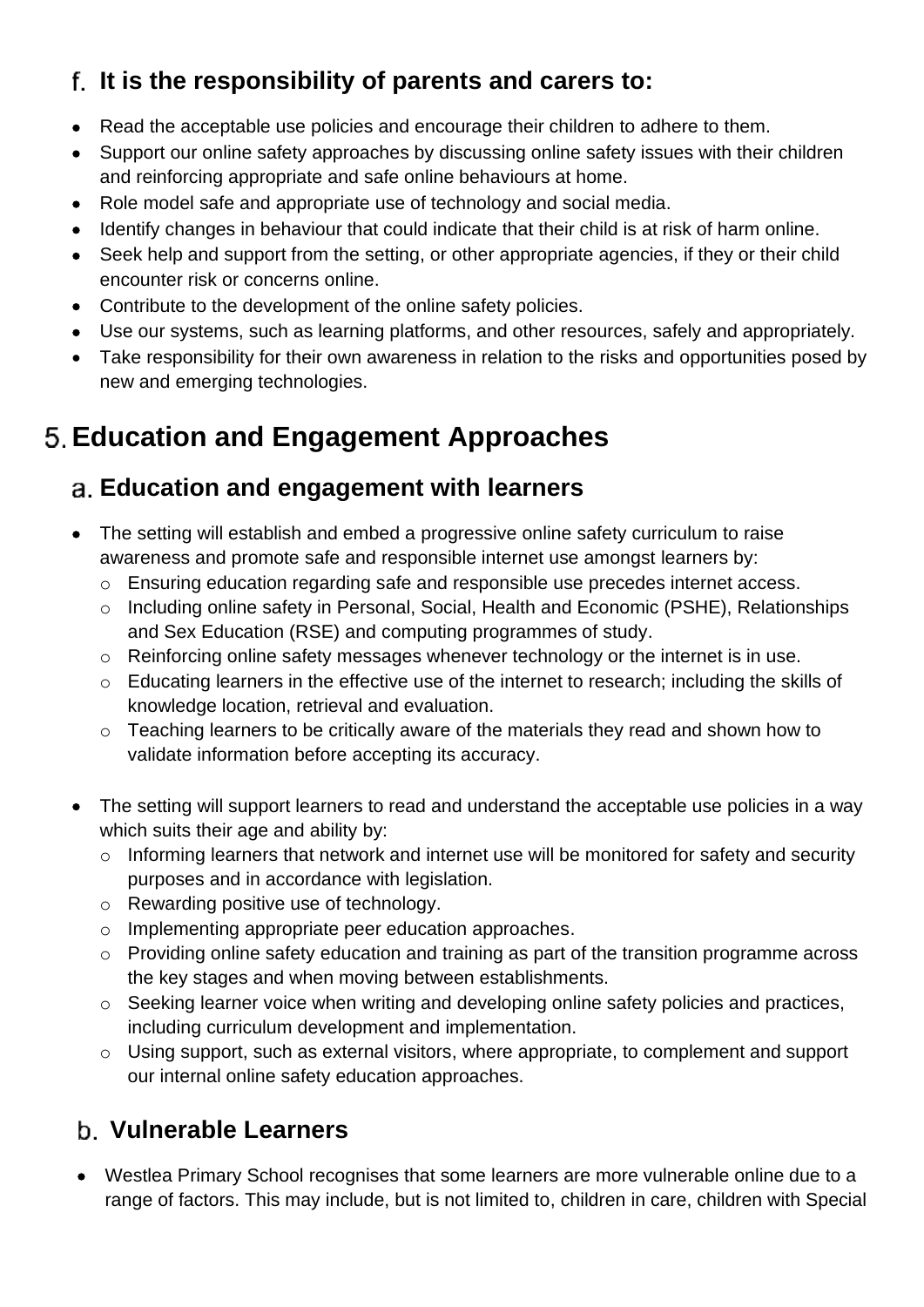Educational Needs and Disabilities (SEND) or mental health needs, children with English as an additional language (EAL) and children experiencing trauma or loss.

- Westlea Primary School will ensure that differentiated and ability appropriate online safety education, access and support is provided to vulnerable learners
- When implementing an appropriate online safety policy and curriculum, Westlea Primary School will seek input from specialist staff as appropriate.

#### <span id="page-8-0"></span>**Training and engagement with staff**

We will:

- Provide and discuss the online safety policy and procedures with all members of staff as part of induction.
- Provide up-to-date and appropriate online safety training for all staff on a regular basis, with at least annual updates.
	- o This will cover the potential risks posed to learners (Content, Contact and Conduct), as well as our professional practice expectations.
- Recognise the expertise staff build by undertaking safeguarding training and managing safeguarding concerns and provide opportunities for staff to contribute to and shape online safety policies and procedures.
- Make staff aware that our IT systems are monitored, and that activity can be traced to individual users; staff will be reminded to behave professionally and in accordance with our policies when accessing our systems and devices.
- Make staff aware that their online conduct outside of the setting, including personal use of social media, could have an impact on their professional role and reputation.
- Highlight useful educational resources and tools which staff should use, according to the age and ability of the learners.
- Ensure all members of staff are aware of the procedures to follow regarding online safety concerns affecting learners, colleagues or other members of the community.

#### <span id="page-8-1"></span>**Awareness and engagement with parents and carers**

- Westlea Primary School recognises that parents and carers have an essential role to play in enabling children and young people to become safe and responsible users of the internet and associated technologies.
- We will build a partnership approach to online safety with parents and carers by:
	- o Providing information and guidance on online safety in a variety of formats.
	- o Drawing their attention to the online safety policy and expectations in newsletters, letters, our prospectus and on our website.
	- o Requesting that they read online safety information as part of joining our community, for example, within our home school agreement.
	- o Requiring them to read our acceptable use policies and discuss the implications with their children.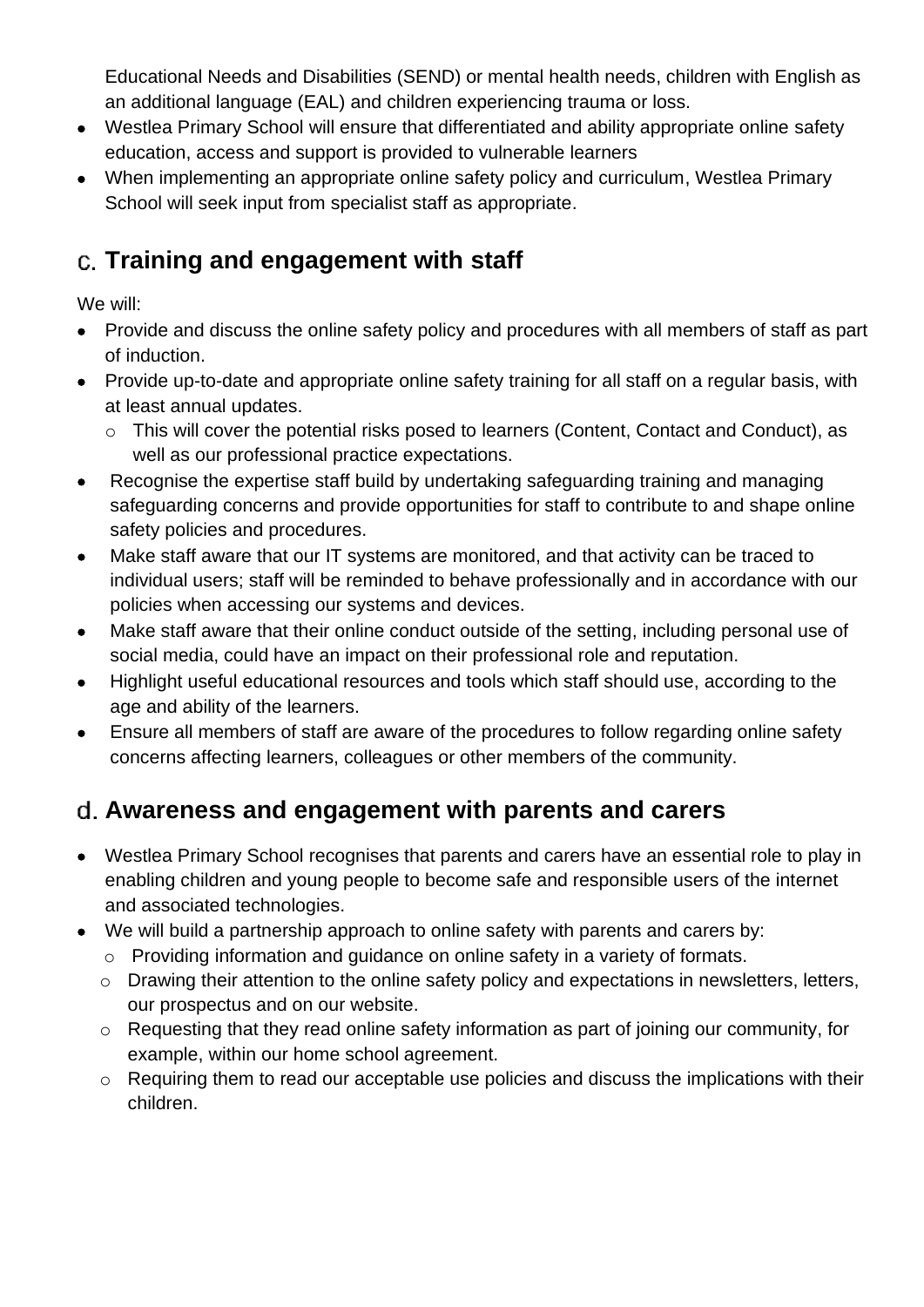# <span id="page-9-0"></span>**Reducing Online Risks**

- Westlea Primary School recognises that the internet is a constantly changing environment with new apps, devices, websites and material emerging at a rapid pace.
- We will:
	- o Regularly review the methods used to identify, assess and minimise online risks.
	- o Examine emerging technologies for educational benefit and undertake appropriate risk assessments before use in the setting is permitted.
	- o Ensure that appropriate filtering and monitoring is in place and take all reasonable precautions to ensure that users can only access appropriate material.
	- o Due to the global and connected nature of the internet, it is not possible to guarantee that unsuitable material cannot be accessed via our computers or devices.
- All members of the community are made aware of our expectations regarding safe and appropriate behaviour online and the importance of not posting any content, comments, images or videos which could cause harm, distress or offence to members of the community. This is clearly outlined in our acceptable use policies and highlighted through a variety of education and training approaches.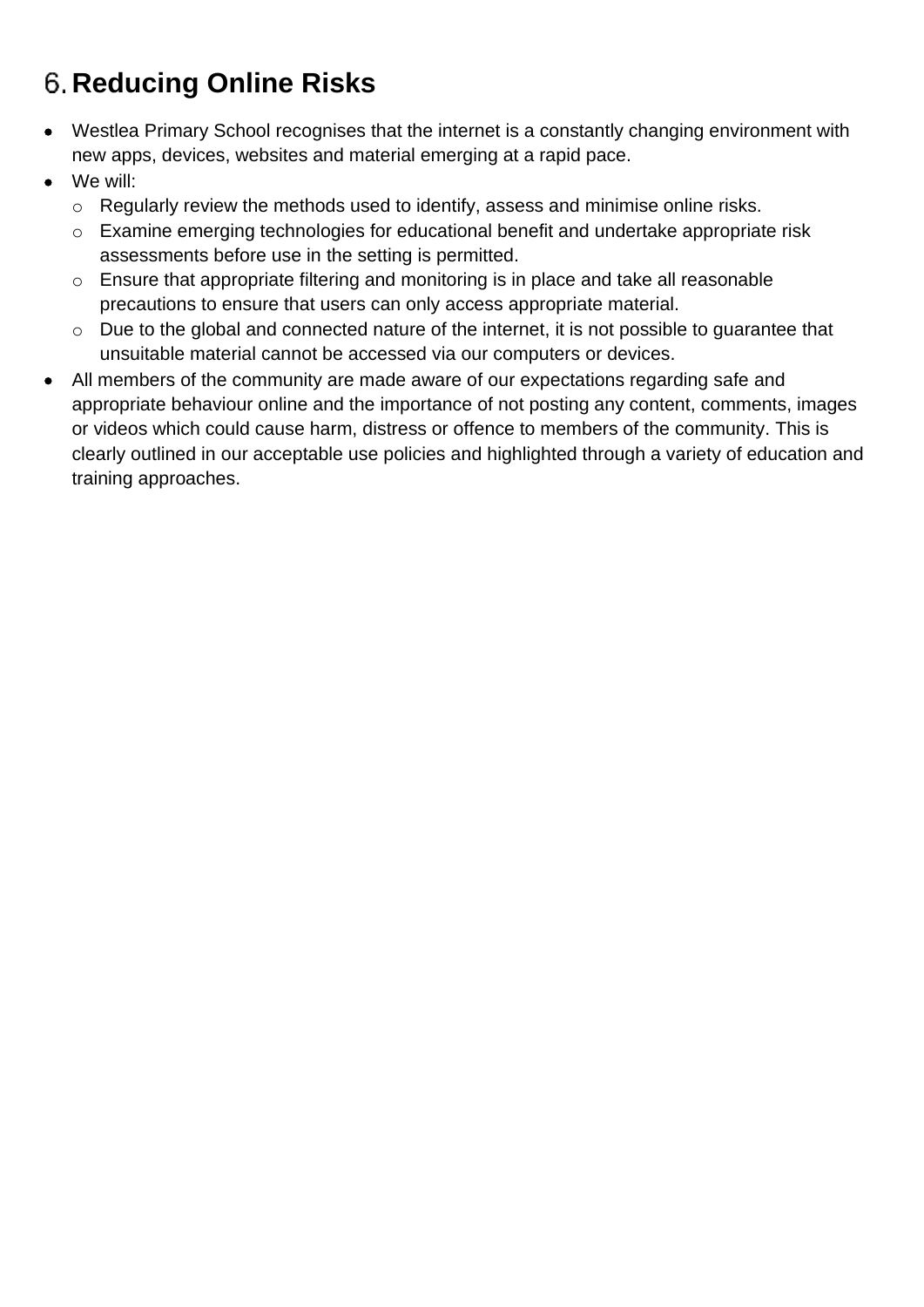# <span id="page-10-0"></span>**Safer Use of Technology**

#### <span id="page-10-1"></span>**Classroom Use**

- Westlea Primary School uses a wide range of technology. This includes access to:
	- o Computers, laptops and other digital devices
	- o Internet which may include search engines and educational websites
	- o Learning platform/intranet
	- o Email
	- o Digital cameras, web cams and video cameras.
- All setting owned devices will be used in accordance with our acceptable use policies and with appropriate safety and security measures in place.
- Members of staff will always evaluate websites, tools and apps fully before use in the classroom or recommending for use at home.
- The setting will use age appropriate search tools following an informed risk assessment, to identify which tool best suits the needs of our community.
- We will ensure that the use of internet-derived materials, by staff and learners, complies with copyright law and acknowledge the source of information.
- Supervision of learners will be appropriate to their age and ability.
	- o **Early Years Foundation Stage and Key Stage 1**
		- Access to the internet will be by adult demonstration, with occasional directly supervised access to specific and approved online materials, which supports the learning outcomes planned for the learners' age and ability.

#### o **Key Stage 2**

- **EXECT** Learners will use age-appropriate search engines and online tools.
- **EXECT** Learners will be directed by the teacher to online materials and resources which support the learning outcomes planned for the learners' age and ability.

#### <span id="page-10-2"></span>**Managing Internet Access**

All staff, learners and visitors will read and sign an acceptable use policy before being given access to our computer system, IT resources or internet.

#### <span id="page-10-3"></span>**Filtering and Monitoring**

#### **Decision Making** i.

- Westlea Primary School governors and leaders have ensured that our setting has age and ability appropriate filtering and monitoring in place, to limit learners' exposure to online risks.
- The governors and leaders are aware of the need to prevent "over blocking", as that may unreasonably restrict what can be taught, with regards to online activities and safeguarding.
- Our decision regarding filtering and monitoring has been informed by a risk assessment, considering our specific needs and circumstances.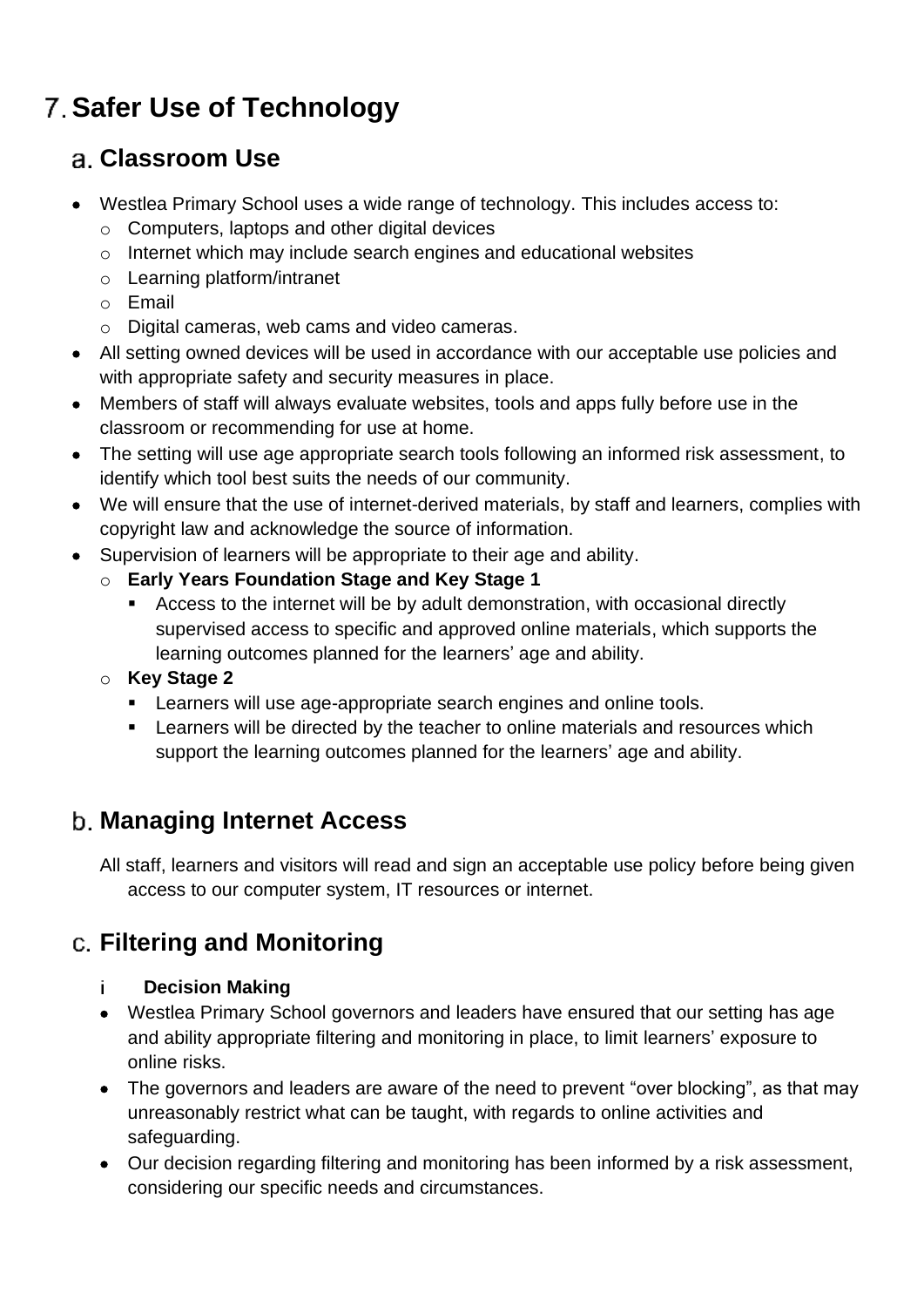- Changes to the filtering and monitoring approach will be risk assessed by staff with educational and technical experience and, where appropriate, with consent from the leadership team; all changes to the filtering policy are logged and recorded.
- The leadership team will ensure that regular checks are made to ensure that the filtering and monitoring methods are effective and appropriate.
- All members of staff are aware that they cannot rely on filtering and monitoring alone to safeguard learners; effective classroom management and regular education about safe and responsible use is essential.

#### ii. **Filtering**

- Education broadband connectivity is provided through Durham County Council
- We use Smoothwall which blocks sites which can be categorised as: pornography, racial hatred, extremism, gaming and sites of an illegal nature. Schools should also be aware of the filtering detecting other safeguarding issues, such as self harm, serious violent crime or issues with county lines grooming.
- The filtering system blocks all sites on the [Internet Watch Foundation](https://www.iwf.org.uk/) (IWF) list.
- All school devices should be connected to a filtered feed. If a school device needs access to additional content, for instance to manage official social media, the filter settings for that device or user should be modified to allow access to that content.
- We work with ICTSS to ensure that our filtering policy is continually reviewed.
- If learners discover unsuitable sites, they will be required to:
	- o report the concern immediate to a member of staff.
	- o The member of staff will report the concern (including the URL of the site if possible) to the DSL (or deputy) and/or technical staff.
	- o The breach will be recorded and escalated as appropriate.
	- o Parents/carers will be informed of filtering breaches involving their child.
- Any material believed to be illegal will be reported immediately to the appropriate agencies, such as the UK Safer Internet Centre, Durham Police or CEOP.

#### **Monitoring** iii.

- We will appropriately monitor internet use on all setting owned or provided internet enabled devices. This is achieved by:
	- o The filtering system (Smoothwall) providing reports about usage that could potentially indicate an issue which requires further investigation. Alerting e-mails are sent to the headteacher and computing coordinator who then takes appropriate action.
- If a concern is identified via monitoring approaches:
	- o The DSL or deputy DSL will respond in line with the child protection policy.
- All users will be informed that use of our systems can be monitored and that all monitoring will be in line with data protection, human rights and privacy legislation.

## <span id="page-11-0"></span>**Managing Personal Data Online**

- Personal data will be recorded, processed, transferred and made available online in accordance with General Data Protection Regulations and Data Protection legislation.
	- o Full information can be found in our Data Protection policy.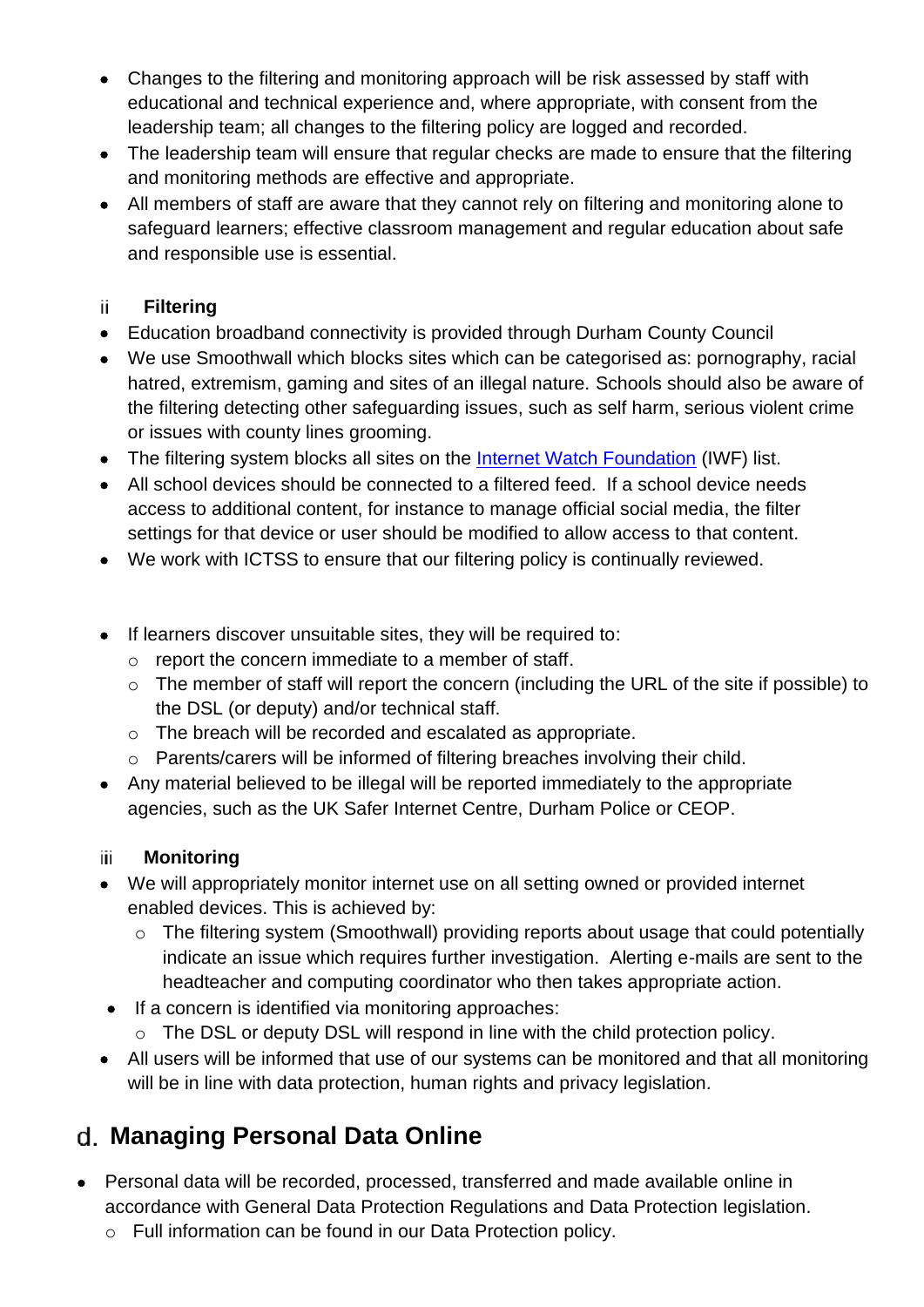#### <span id="page-12-0"></span>**Security and Management of Information Systems**

- We take appropriate steps to ensure the security of our information systems, including:
	- o Virus protection being updated regularly.
	- o Encryption for personal data sent over the Internet or taken off site (such as via portable media storage) or access via appropriate secure remote access systems.
	- o Not downloading unapproved software to work devices or opening unfamiliar email attachments.
	- o Regularly checking files held on our network,
	- o The appropriate use of user logins and passwords to access our network.
		- Specific user logins and passwords will be enforced for all but the youngest users.
	- o All users are expected to log off or lock their screens/devices if systems are unattended.

#### <span id="page-12-1"></span>**Password policy**

- All members of staff will have their own unique username and private passwords to access our systems; members of staff are responsible for keeping their password private.
- From Year 3 all learners are provided with their own unique username and private passwords to access our systems via Chromebooks; learners are responsible for keeping their password private.
- We require all users to:
	- o Use strong passwords for access into our system.
	- o Always keep their password private; users must not share it with others or leave it where others can find it.
	- o Not to login as another user at any time.

#### <span id="page-12-2"></span>**Managing the Safety of our Website**

- We will ensure that information posted on our website meets the requirements as identified by the Department for Education (DfE).
- We will ensure that our website complies with guidelines for publications including: accessibility; data protection; respect for intellectual property rights; privacy policies and copyright.
- Staff or learners' personal information will not be published on our website; the contact details on the website will be our setting address, email and telephone number.
- The administrator account for our website will be secured with an appropriately strong password.
- We will post appropriate information about safeguarding, including online safety, on our website for members of the community.

#### <span id="page-12-3"></span>**Publishing Images and Videos Online**

• We will ensure that all images and videos shared online are used in accordance with the associated polices, including (but not limited to) the cameras and image use, data security, acceptable use policies, codes of conduct/behaviour, social media and use of personal devices and mobile phones.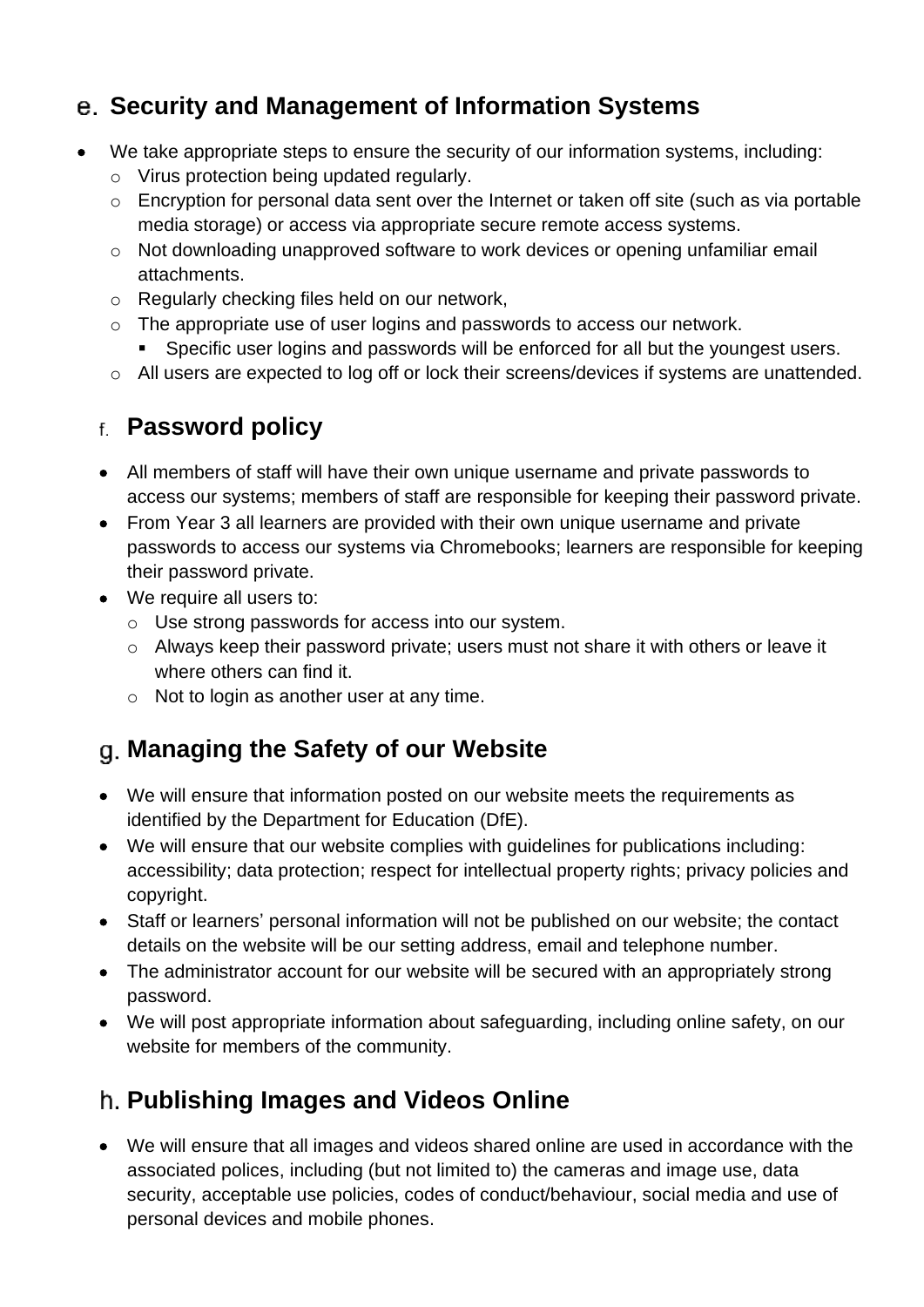#### <span id="page-13-0"></span>**Managing Email**

- Access to our email systems will always take place in accordance with data protection legislation and in line with other policies, including confidentiality, acceptable use policies and the code of conduct/behaviour policy.
	- o The forwarding of any chain messages/emails is not permitted.
	- o Spam or junk mail will be blocked and reported to the email provider.
	- o Any electronic communication which contains sensitive or personal information will only be sent using secure and encrypted email.
	- o Setting email addresses and other official contact details will not be used for setting up personal social media accounts.
- Members of the community will immediately tell the headteacher if they receive offensive communication, and this will be recorded in our safeguarding files/records.
- Excessive social email use can interfere with teaching and learning and will be restricted; access to external personal email accounts may be blocked on site.

#### **Staff email** i.

- The use of personal email addresses by staff for any official setting business is not permitted.
	- o All members of staff are provided with an email address to use for all official communication.
- Members of staff are encouraged to have an appropriate work life balance when responding to email, especially if communication is taking place between staff, learners and parents.

#### <span id="page-13-1"></span>**Management of Learning Platforms**

- Westlea Primary School uses Office 365 as its official learning platform.
- Leaders and staff will regularly monitor the usage of the Learning Platform (LP), including message/communication tools and publishing facilities.
- Only current members of staff, learners and parents will have access to the LP.
- When staff and learners leave the setting, their account will be disabled or transferred to their new establishment.
- Learners and staff will be advised about acceptable conduct and use when using the LP.
- All users will be mindful of copyright and will only upload appropriate content onto the LP.
- Any concerns about content on the LP will be recorded and dealt with in the following ways:
	- o The user will be asked to remove any material deemed to be inappropriate or offensive.
	- o If the user does not comply, the material will be removed by the site administrator.
	- o Access to the LP for the user may be suspended.
	- o The user will need to discuss the issues with a member of leadership before reinstatement.
	- o A learner's parents/carers may be informed.
	- o If the content is illegal, we will respond in line with existing child protection procedures.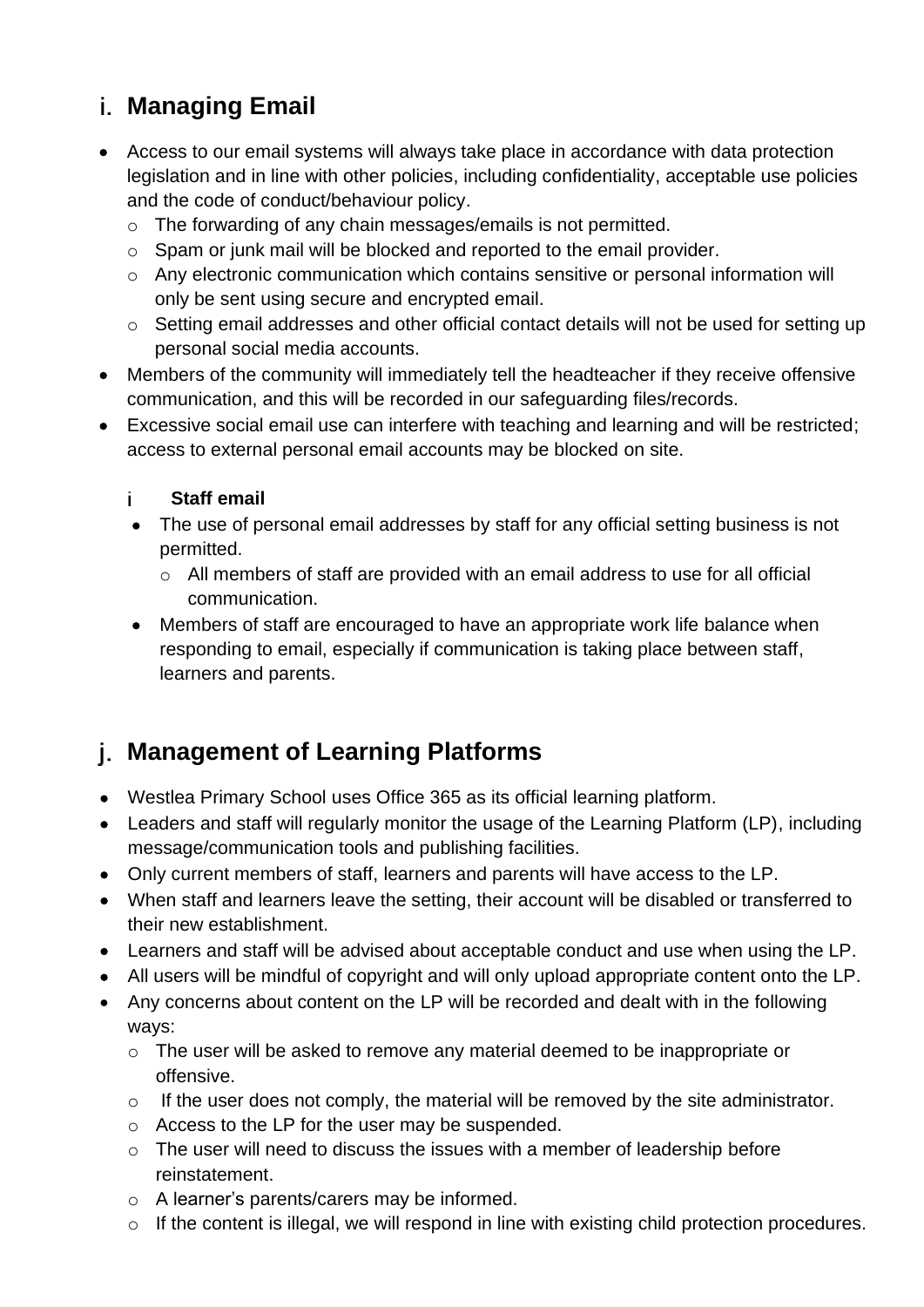- Learners may require editorial approval from a member of staff. This may be given to the learner to fulfil a specific aim and may have a limited time frame.
- A visitor may be invited onto the LP by a member of the leadership; in this instance, there may be an agreed focus or a limited time slot.

#### <span id="page-14-0"></span>**Management of Applications (apps) used to Record Children's Progress**

- We use Seesaw, iTrack and OurSchoolsApp to track learners progress and share appropriate information with parents and carers.
- The headteacher is ultimately responsible for the security of any data or images held of children. As such, they will ensure that the use of tracking systems is appropriately risk assessed prior to use, and that they are used in accordance with data protection legislation, including the General Data Protection Regulations (GDPR) and Data Protection legislation.
- To safeguard learners' data:
- o Only school issued devices will be used for apps that record and store learners' personal details, attainment or photographs.
- o Devices will be appropriately encrypted if taken off site, to reduce the risk of a data security breach in the event of loss or theft.
- o All users will be advised regarding safety measures, such as using strong passwords and logging out of systems.
- o Parents and carers will be informed of the expectations regarding safe and appropriate use, prior to being given access; for example, not sharing passwords or images.

# <span id="page-14-1"></span>**Social Media**

#### <span id="page-14-2"></span>**Expectations**

- The expectations regarding safe and responsible use of social media applies to all members of Westlea Primary School community.
- The term social media may include (but is not limited to): blogs; wikis; social networking sites; forums; bulletin boards; online gaming; apps; video/photo sharing sites; chatrooms and instant messenger.
- All members of Westlea Primary School community are expected to engage in social media in a positive, safe and responsible manner.
	- o All members of Westlea Primary School community are advised not to publish specific and detailed private thoughts, concerns, pictures or messages on any social media services, especially content that may be considered threatening, hurtful or defamatory to others.
	- $\circ$  Inappropriate or excessive use of social media during setting hours or whilst using setting devices may result in disciplinary or legal action and/or removal of internet facilities.
- Concerns regarding the online conduct of any member of Westlea Primary School community on social media, should be reported to the DSL and will be managed in accordance with our anti-bullying, allegations against staff, behaviour and child protection policies.

#### <span id="page-14-3"></span>**Staff Personal Use of Social Media**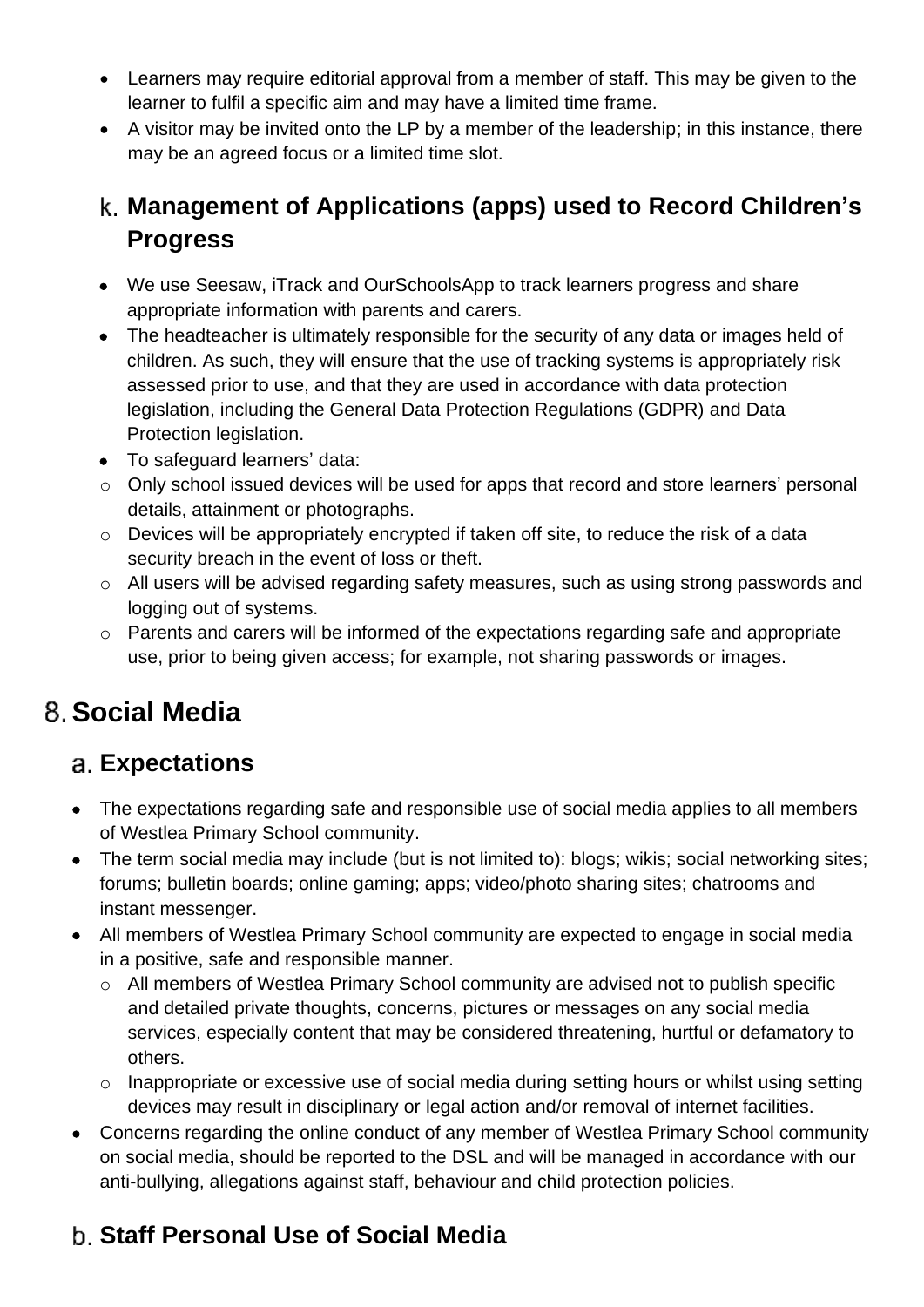- The safe and responsible use of social networking, social media and personal publishing sites will be discussed with all members of staff as part of staff induction and will be revisited and communicated via regular staff training opportunities.
- Safe and professional behaviour will be outlined for all members of staff (including volunteers) as part of our code of conduct/behaviour policy as part of acceptable use policy.

#### *Reputation*

- All members of staff are advised that their online conduct on social media can have an impact on their role and reputation within the setting.
	- o Civil, legal or disciplinary action may be taken if staff are found to bring the profession or institution into disrepute, or if something is felt to have undermined confidence in their professional abilities.
- All members of staff are advised to safeguard themselves and their privacy when using social media sites. Advice will be provided to staff via staff training and by sharing appropriate guidance and resources on a regular basis. This will include (but is not limited to):
	- o Setting the privacy levels of their personal sites.
	- o Being aware of location sharing services.
	- o Opting out of public listings on social networking sites.
	- o Logging out of accounts after use.
	- o Keeping passwords safe and confidential.
	- o Ensuring staff do not represent their personal views as that of the setting.
- Members of staff are encouraged not to identify themselves as employees of Westlea Primary School on their personal social networking accounts; this is to prevent information on these sites from being linked with the setting, and to safeguard the privacy of staff members.
- All members of staff are encouraged to carefully consider the information, including text and images, they share and post online and to ensure that their social media use is compatible with their professional role and is in accordance our policies and the wider professional and legal framework.
- Information and content that staff members have access to as part of their employment, including photos and personal information about learners and their family members or colleagues will not be shared or discussed on social media sites.
- Members of staff will notify the Leadership Team immediately if they consider that any content shared on social media sites conflicts with their role.

#### *Communicating with learners and parents and carers*

- All members of staff are asked not to communicate with or add as 'friends' any current or past learners or their family members via any personal social media sites, applications or profiles.
	- o Any pre-existing relationships or exceptions that may compromise this, will be discussed with DSL (or deputy).
	- o If ongoing contact with learners is required once they have left the setting, members of staff will be expected to use existing alumni networks or use official setting provided communication tools.
- Staff will not use personal social media accounts to contact learners or parents, nor should any contact be accepted, except in circumstance whereby prior approval has been given by the headteacher.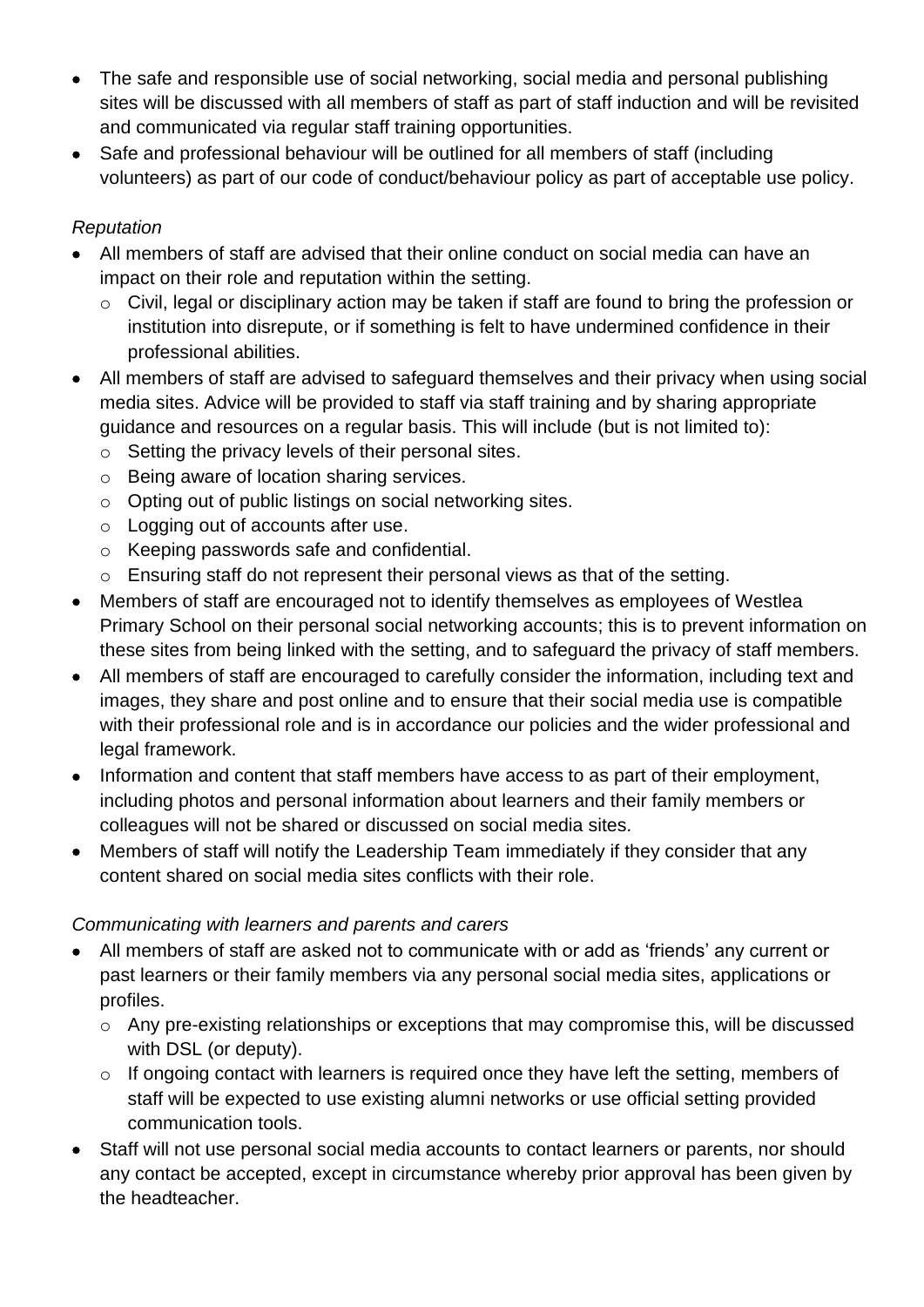• Any communication from learners and parents received on personal social media accounts will be reported to the DSL (or deputy).

#### <span id="page-16-0"></span>**Learners' Personal Use of Social Media**

- Safe and appropriate use of social media will be taught to learners as part of an embedded and progressive education approach, via age appropriate sites and resources.
- We are aware that many popular social media sites state that they are not for children under the age of 13, therefore, we will not create accounts specifically for learners under this age.
- Any concerns regarding learners' use of social media will be dealt with in accordance with existing policies, including anti-bullying and behaviour.
	- o Concerns will be shared with parents/carers as appropriate, particularly when concerning underage use of social media sites, games or tools.
- Learners will be advised:
	- o To consider the benefits and risks of sharing personal details on social media sites which could identify them and/or their location.
	- o To only approve and invite known friends on social media sites and to deny access to others by making profiles private.
	- o Not to meet any online friends without a parent/carer or other responsible adult's permission and only when a trusted adult is present.
	- o To use safe passwords.
	- o To use social media sites which are appropriate for their age and abilities.
	- o How to block and report unwanted communications.
	- o How to report concerns both within the setting and externally.

# <span id="page-16-1"></span>**Use of Personal Devices and Mobile Phones**

• Westlea Primary School recognises that personal communication through mobile technologies is an accepted part of everyday life for learners, staff and parents/carers, but technologies need to be used safely and appropriately within the setting.

#### <span id="page-16-2"></span>**Expectations**

- All use of personal devices (including but not limited to; tablets, games consoles and 'smart' watches) and mobile phones will take place in accordance with the law and other appropriate policies, such as anti-bullying, behaviour and child protection.
- Electronic devices of any kind that are brought onto site are the responsibility of the user.
	- o All members of Westlea Primary School community are advised to take steps to protect their mobile phones or devices from loss, theft or damage; we accept no responsibility for the loss, theft or damage of such items on our premises.
	- o All members of Westlea Primary School community are advised to use passwords/pin numbers to ensure that unauthorised calls or actions cannot be made on their phones or devices; passwords and pin numbers should be kept confidential and mobile phones and personal devices should not be shared.
- The sending of abusive or inappropriate messages or content via mobile phones or personal devices is forbidden by any member of the community; any breaches will be dealt with as part of our behaviour policy.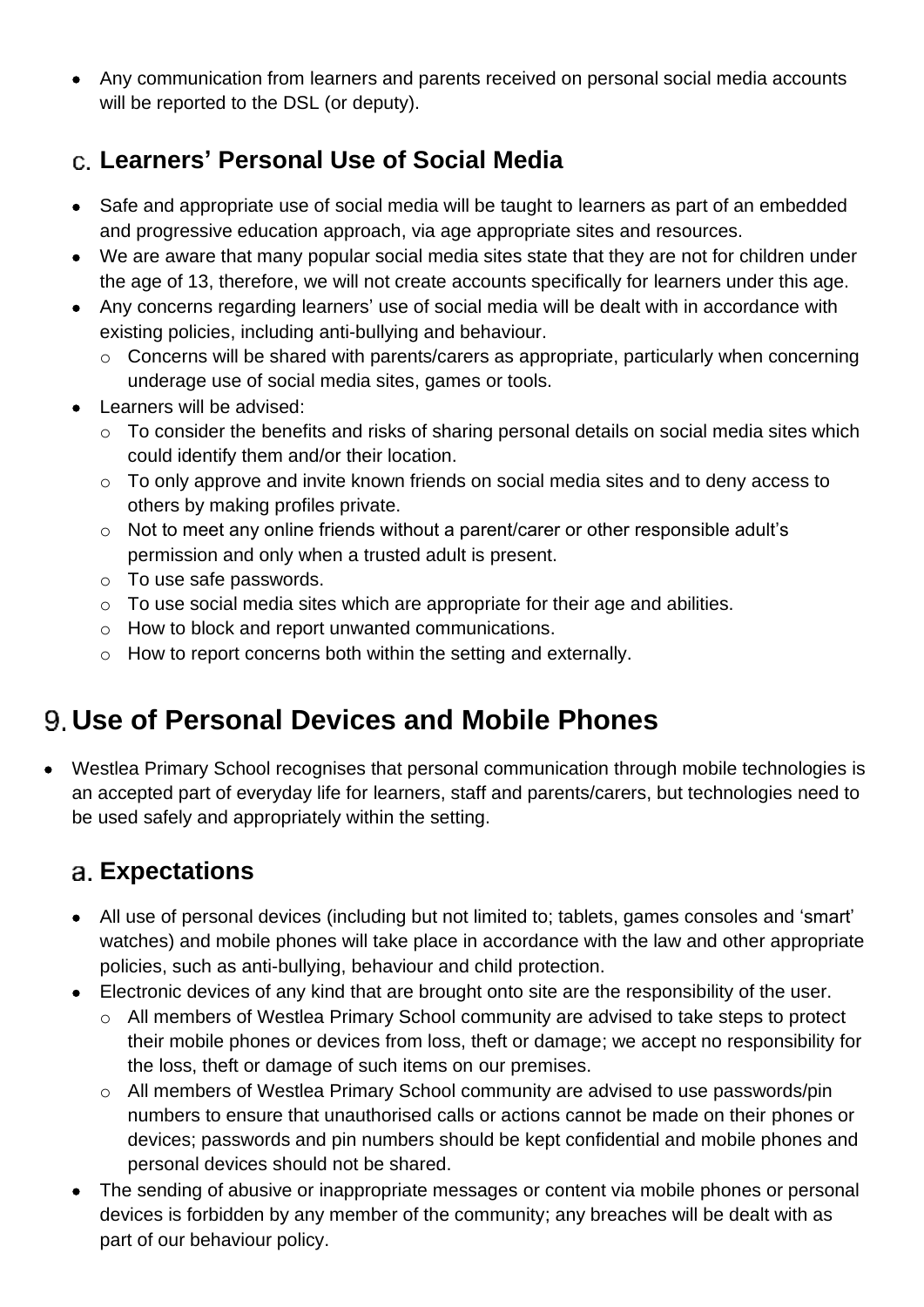- All members of Westlea Primary School community are advised to ensure that their mobile phones and personal devices do not contain any content which may be offensive, derogatory or would otherwise contravene our behaviour or child protection policies.
- All members of Westlea Primary School community are reminded that taking covert images typically under clothing (Upskirting) is illegal and will be dealt with as part of the discipline policy.

#### <span id="page-17-0"></span>**Staff Use of Personal Devices and Mobile Phones**

- Members of staff will ensure that use of personal phones and devices takes place in accordance with the law, as well as relevant policy and procedures, such as: confidentiality, child protection, data security and acceptable use.
- Mobile phones and personal devices are only permitted to be used in the staff room while there are children on site.
- Staff will be advised to:
	- o Keep mobile phones and personal devices in a safe and secure place, locked in a cupboard or in their staff locker during lesson time.
	- o Keep mobile phones and personal devices switched off or switched to 'silent' mode during lesson times.
	- o Ensure that Bluetooth or other forms of communication (such as 'airdrop') are hidden or disabled during lesson times.
	- o Not use personal devices during teaching periods, unless permission has been given by the headteacher such as in emergency circumstances.
	- o Ensure that any content bought onto site via mobile phones and personal devices are compatible with their professional role and expectations.
- Members of staff are NOT permitted to use their own personal phones or devices for contacting learners or parents and carers.
	- o Any pre-existing relationships, which could undermine this, will be discussed with the headteacher.
- Staff will not use personal devices:
	- o To take photos or videos of learners and will only use work-provided equipment for this purpose.
	- o Directly with learners and will only use work-provided equipment during lessons/educational activities.
- If a member of staff breaches our policy, action will be taken in line with our code of conduct/staff behaviour and allegations policy
	- o If a member of staff is thought to have illegal content saved or stored on a mobile phone or personal device, or have committed a criminal offence, the police will be contacted.

#### <span id="page-17-1"></span>**Learners' Use of Personal Devices and Mobile Phones**

• Learners will be educated regarding the safe and appropriate use of personal devices and mobile phones and will be made aware of boundaries and consequences.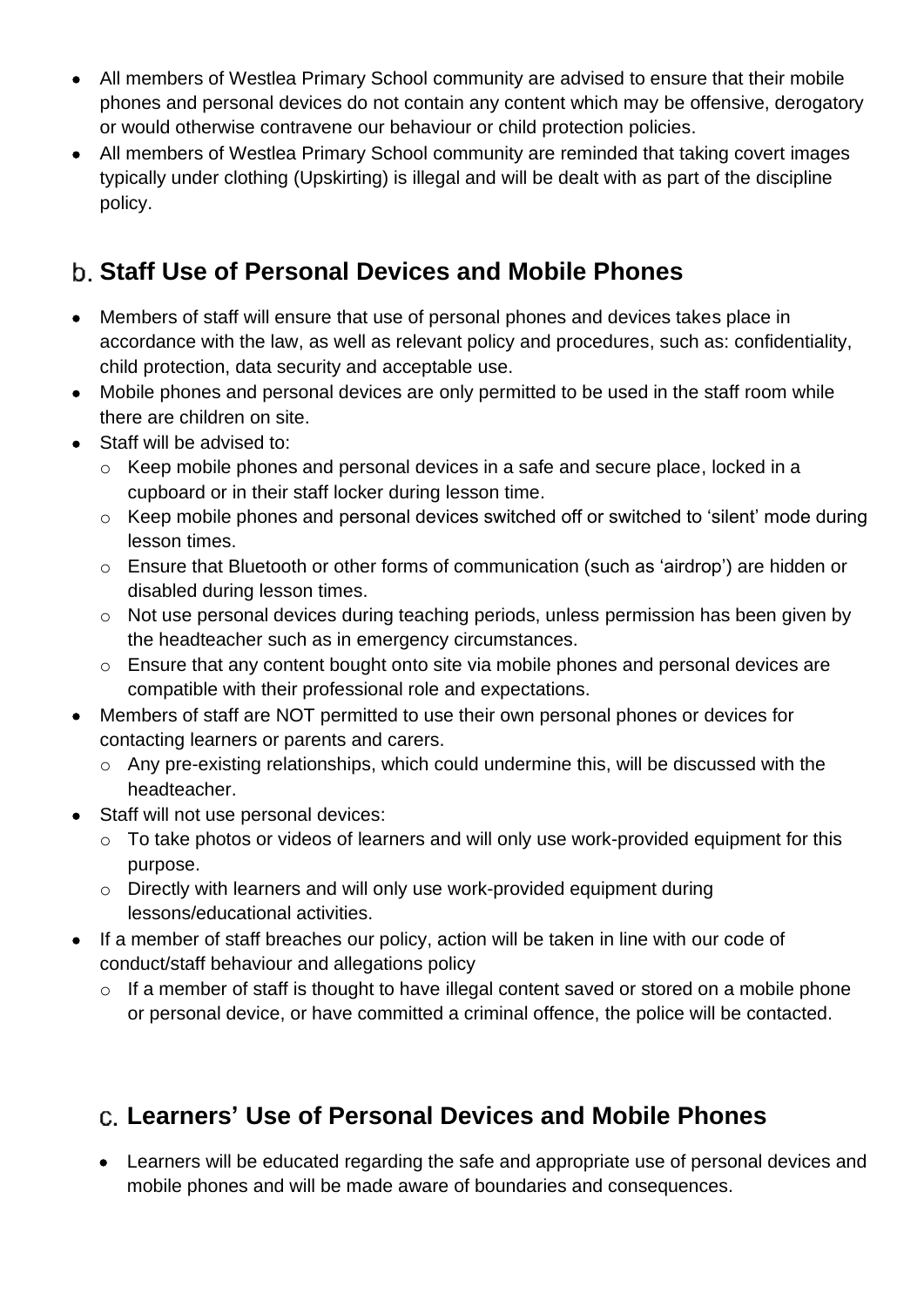- Westlea Primary School expects learners' personal devices and mobile phones to be handed to the class teach upon entry to school and locked in the classroom cupboard or desk drawer.
- If a learner needs to contact his/her parents or carers they will be allowed to use the office phone with permission.
	- o Parents are advised to contact their child via the setting office.
- Mobile phones or personal devices will not be used by learners during lessons or formal educational time.
- Mobile phones and personal devices must not be taken into examinations.
	- o Learners found in possession of a mobile phone or personal device during an exam will be reported to the appropriate examining body. This may result in the withdrawal from either that examination or all examinations.
- If a learner breaches the policy, the phone or device will be confiscated and will be held in a secure place.
	- o Staff may confiscate a learner's mobile phone or device if they believe it is being used to contravene our behaviour or bullying policy or could contain youth produced sexual imagery (sexting).
	- o Searches of mobile phone or personal devices will only be carried out in accordance with our policy.
	- o Learners' mobile phones or devices may be searched by a member of the leadership team, with the consent of the learner or a parent/carer. Content may be deleted or requested to be deleted, if it contravenes our policies.
	- o Mobile phones and devices that have been confiscated will be released to parents or carers at the end of the school day.
	- o If there is suspicion that material on a learner's personal device or mobile phone may be illegal or may provide evidence relating to a criminal offence, the device will be handed over to the police for further investigation.

## <span id="page-18-0"></span>**Visitors' Use of Personal Devices and Mobile Phones**

- Parents/carers and visitors (including volunteers and contractors) must use their mobile phones and personal devices in accordance with our acceptable use policy and other associated policies, such as: anti-bullying, behaviour, child protection and image use.
- We will ensure appropriate signage and information is displayed and provided to inform parents, carers and visitors of expectations of use.
- Members of staff are expected to challenge visitors if they have concerns and will always inform the DSL (or deputy) of any breaches our policy.

# <span id="page-18-1"></span>**Responding to Online Safety Incidents and Concerns**

- All members of the community will be made aware of the reporting procedure for online safety concerns, including: breaches of filtering, youth produced sexual imagery (sexting), cyberbullying and illegal content.
- All members of the community must respect confidentiality and the need to follow the official procedures for reporting concerns.
	- o Learners, parents and staff will be informed of our complaints procedure and staff will be made aware of the whistleblowing procedure.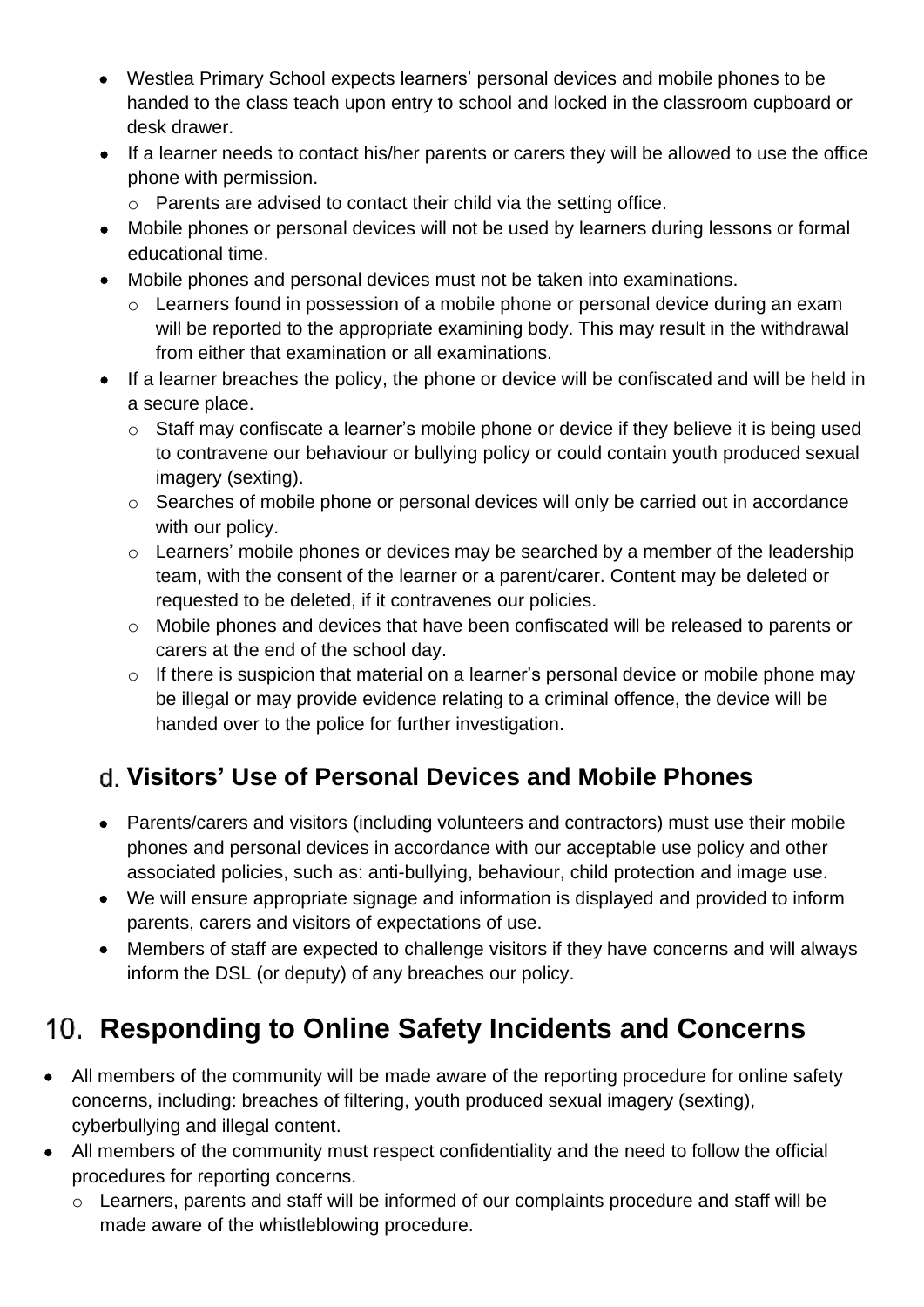- We require staff, parents, carers and learners to work in partnership to resolve online safety issues.
- After any investigations are completed, we will debrief, identify lessons learnt and implement any policy or curriculum changes as required.
- The school will follow the NSPCC quidance on when to contact the Police available here :[https://www.npcc.police.uk/documents/Children%20and%20Young%20people/When%20to%20c](https://www.npcc.police.uk/documents/Children%20and%20Young%20people/When%20to%20call%20the%20police%20guidance%20for%20schools%20and%20colleges.pdf) [all%20the%20police%20guidance%20for%20schools%20and%20colleges.pdf](https://www.npcc.police.uk/documents/Children%20and%20Young%20people/When%20to%20call%20the%20police%20guidance%20for%20schools%20and%20colleges.pdf)
- If an incident or concern needs to be passed beyond our community (for example, if other local settings are involved or the public may be at risk), the DSL will speak with Durham Police first to ensure that potential investigations are not compromised.

#### <span id="page-19-0"></span>**Concerns about Learners' Welfare**

- The DSL (or deputy) will be informed of any online safety incidents involving safeguarding or child protection concerns.
	- o The DSL (or deputy) will record these issues in line with our child protection policy.
- The DSL (or deputy) will ensure that online safety concerns are escalated and reported to relevant agencies in line with the DSCP thresholds and procedures.
- We will inform parents and carers of online safety incidents or concerns involving their child, as and when required.

## <span id="page-19-1"></span>**Staff Misuse**

- Any complaint about staff misuse will be referred to the *headteacher/manager*, in accordance with the safeguarding policy.
- Issues which do not meet the threshold requiring reporting to the LADO will be recorded in the schools record of low level concerns.
- Any allegations regarding a member of staff's online conduct reaching the threshold will be discussed with the LADO (Local Authority Designated Officer).
- Appropriate action will be taken in accordance with our staff behaviour policy/code of conduct.

# <span id="page-19-2"></span>**Procedures for Responding to Specific Online Incidents or Concerns**

#### <span id="page-19-3"></span>**Online Sexual Violence and Sexual Harassment between Children**

- Our setting has accessed and understood ["Sexual violence and sexual harassment](https://www.gov.uk/government/publications/sexual-violence-and-sexual-harassment-between-children-in-schools-and-colleges)  [between children in schools and colleges"](https://www.gov.uk/government/publications/sexual-violence-and-sexual-harassment-between-children-in-schools-and-colleges) (2021) guidance and part 5 of 'Keeping children safe in education' 2021.
- Westlea Primary School recognises that sexual violence and sexual harassment between children can take place online. Examples may include; non-consensual sharing of sexual images and videos, sexualised online bullying, online coercion and threats, unwanted sexual comments and messages on social media, and online sexual exploitation.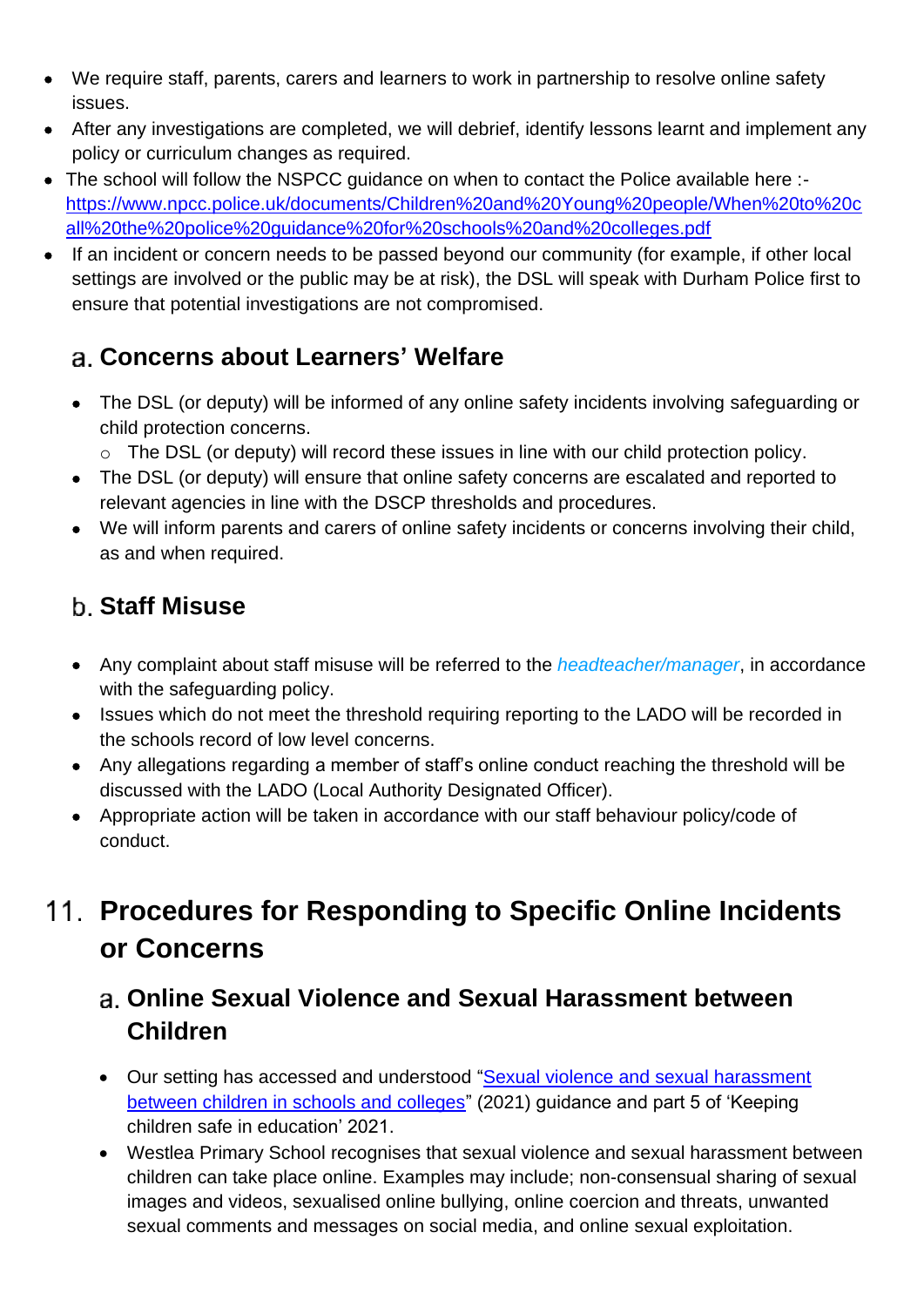- o Full details of how we will respond to concerns relating to sexual violence and sexual harassment between children can be found within our child protection and anti-bullying policy.
- Westlea Primary School recognises that internet brings the potential for the impact of any sexual violence and sexual harassment concerns to extend further than the local community, and for a victim or alleged perpetrator to become marginalised and excluded by online communities.
- Westlea Primary School also recognises the potential for repeat victimisation in the future if abusive content continues to exist somewhere online.
- Westlea Primary School will ensure that all members of the community are made aware of the potential social, psychological and criminal consequences of online sexual violence and sexual harassment between children by implementing a range of age and ability appropriate educational methods as part of our PSHE and RSE curriculum.
- We will ensure that all members of the community are aware of sources of support regarding online sexual violence and sexual harassment between children.
- We will respond to concerns regarding online sexual violence and sexual harassment between children, regardless of whether the incident took place on our premises or using our equipment.
- If made aware of online sexual violence and sexual harassment, we will:
	- o Immediately notify the DSL (or deputy) and act in accordance with our child protection and anti-bullying policies.
	- o If content is contained on learners electronic devices, they will be managed in accordance with the DfE ['searching screening and confiscation'](https://www.gov.uk/government/publications/searching-screening-and-confiscation) advice.
	- o Provide the necessary safeguards and support for all learners involved, such as offering specific advice on blocking, reporting and removing online content, as well as providing appropriate counselling/pastoral support.
	- o Implement appropriate sanctions in accordance with our behaviour policy.
	- o Inform parents and carers, if appropriate, about the incident and how it is being managed.
	- o If appropriate, make a referral to partner agencies, such as First Contact and/or the Police.
	- o If the concern involves children and young people at a different educational setting, work in partnership with other DSLs to ensure appropriate safeguarding action is taken in the wider local community.
		- **EXT** If a criminal offence has been committed, the DSL (or deputy) will discuss this with Durham Police first to ensure that investigations are not compromised.
	- o Review the handling of any incidents to ensure that best practice was implemented, and policies/procedures are appropriate.

#### **Youth Produced Sexual Imagery**

- Westlea Primary School recognises youth produced sexual imagery (known as "nudes") as a safeguarding issue; all concerns will be reported to and dealt with by the DSL (or deputy).
- This section only applies to YP under the age of 18 creating/sharing/receiving nudes of a YP. It does not apply to children sharing adult pornography.
- On any occasion when an adult is in possession of or is sharing an illegal image of a YP – this will always be an urgent police matter.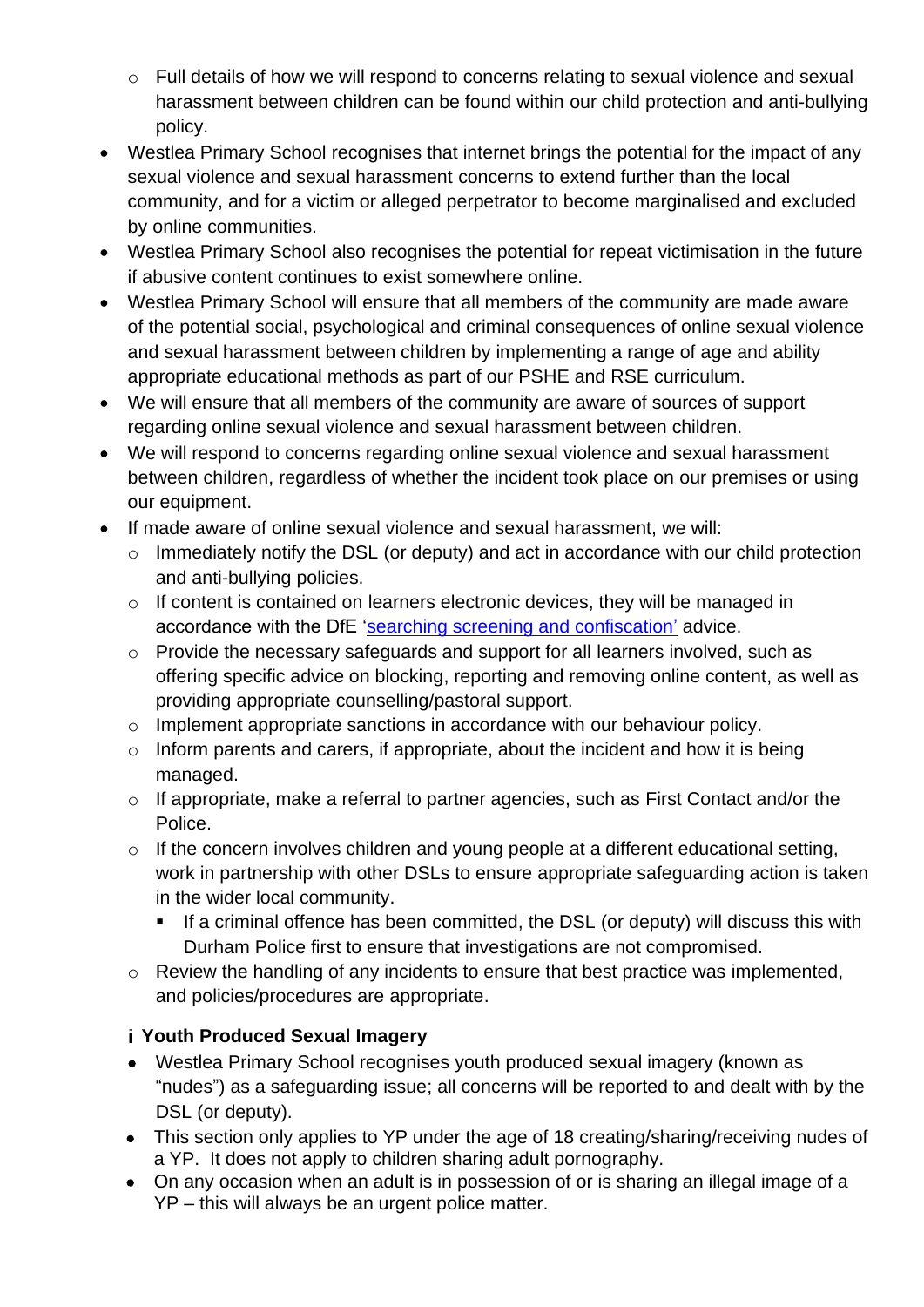- We will follow the advice set out by UKCIS here [https://www.gov.uk/government/publications/sharing-nudes-and-semi-nudes-advice](https://www.gov.uk/government/publications/sharing-nudes-and-semi-nudes-advice-for-education-settings-working-with-children-and-young-people)[for-education-settings-working-with-children-and-young-people](https://www.gov.uk/government/publications/sharing-nudes-and-semi-nudes-advice-for-education-settings-working-with-children-and-young-people) a summary of the guidance is now an appendix of the school safeguarding policy.
- Westlea Primary School will ensure that all members of the community are made aware of the potential social, psychological and criminal consequences of 'sexting' by implementing preventative approaches, via a range of age and ability appropriate educational methods.
- We will ensure that all members of the community are aware of sources of support regarding youth produced sexual imagery.
- We will respond to concerns regarding youth produced sexual imagery, regardless of whether the incident took place on site or using setting provided or personal equipment.
- We will review the handling of any incidents to ensure that best practice was implemented; the leadership team will also review and update any management procedures, where necessary.

#### <span id="page-21-0"></span>**Online Child Sexual Abuse and Exploitation**

- Westlea Primary School will ensure that all members of the community are aware of online child sexual abuse, including: exploitation and grooming; the consequences; possible approaches which may be employed by offenders to target children and how to respond to concerns.
- Westlea Primary School recognises online child sexual abuse and exploitation (including criminal exploitation) as a safeguarding issue and, as such, all concerns will be reported to and dealt with by the DSL (or deputy).
- Schools are reminded that a criminal offence has been committed if a person aged 18 or over intentionally communicates with a child under 16, who the adult does not reasonably believe to be 16 or over, if the communication is sexual or if it is intended to encourage the child to make a communication which is sexual. The offence will be committed whether or not the child communicates with the adult. This is the offence of sexual communication with a child under section 67 of the Serious Crime Act 2015
- We will implement preventative approaches for online child sexual abuse and exploitation (including criminal exploitation) via a range of age and ability appropriate education for learners, staff and parents/carers.
- We will ensure that all members of the community are aware of the support available regarding online child sexual abuse and exploitation (including criminal exploitation), both locally and nationally.
- We will ensure that the 'Click CEOP' report button is visible and available to learners and other members of our community. If made aware of incident involving online child sexual abuse and we will:
	- o Act in accordance with our child protection policies and the relevant Durham SCP procedures.
	- o If appropriate, store any devices involved securely.
	- o Make a referral to First Contact (if required/appropriate) and immediately inform Durham police via 101, or 999 if a child is at immediate risk.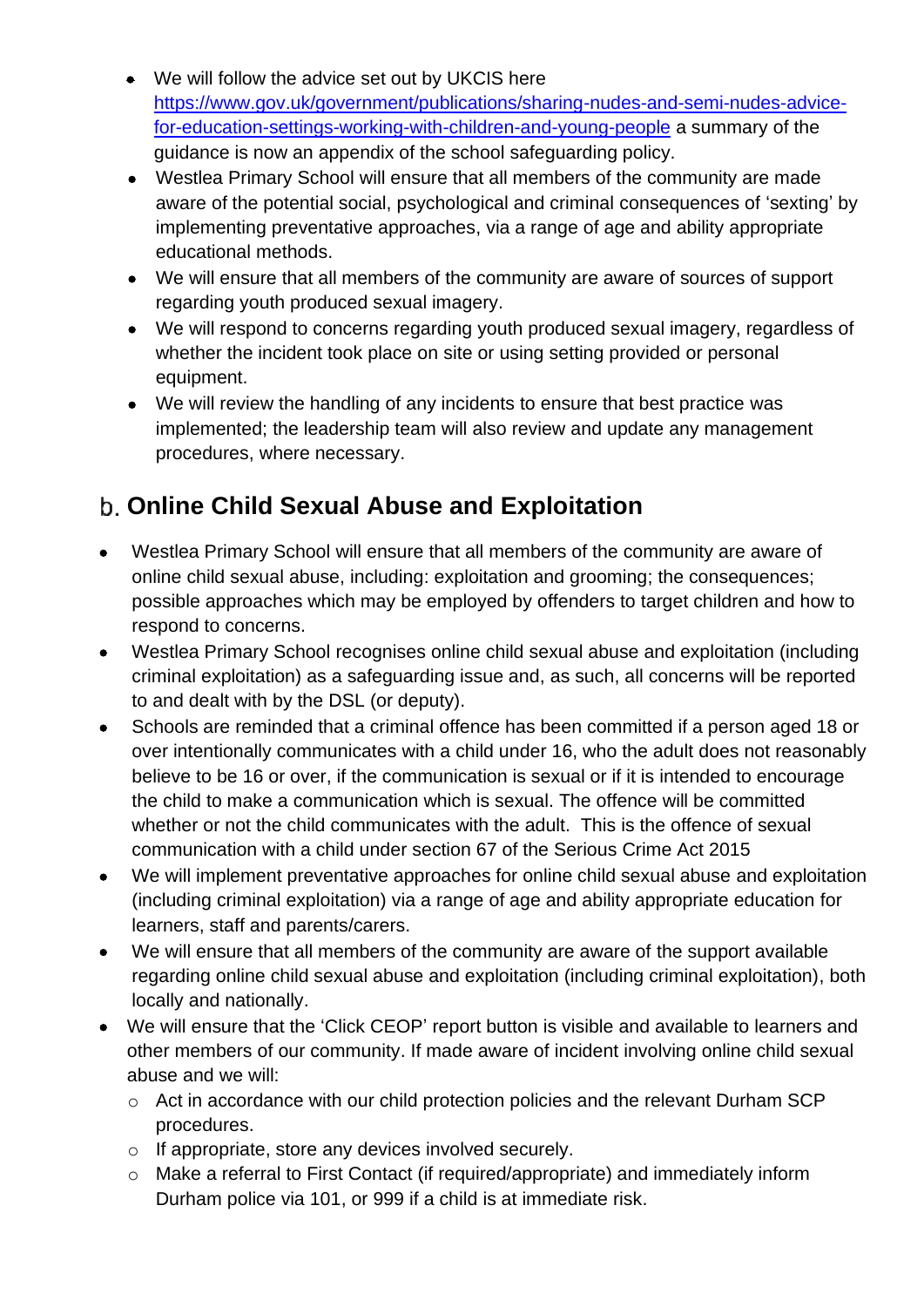- o Carry out a risk assessment which considers any vulnerabilities of learner(s) involved (including carrying out relevant checks with other agencies).
- o Inform parents/carers about the incident and how it is being managed.
- o Provide the necessary safeguards and support for learners, such as, offering counselling or pastoral support.
- o Review the handling of any incidents to ensure that best practice is implemented; leadership team will review and update any management procedures, where necessary.
- We will respond to concerns regarding online child sexual abuse and exploitation (including criminal exploitation), regardless of whether the incident took place on our premises or using setting provided or personal equipment.
	- o Where possible, learners will be involved in decision making and if appropriate, will be empowered to report concerns such as via the Click CEOP report: [www.ceop.police.uk/safety-centre/](http://www.ceop.police.uk/safety-centre/)
- If we are unclear whether a criminal offence has been committed, the DSL (or deputy) will obtain advice immediately through the Education Durham or Durham Police.
- If learners at other setting are believed to have been targeted, the DSL (or deputy) will seek support from Durham Police and/or Education Durham first to ensure that potential investigations are not compromised.

# <span id="page-22-0"></span>**Indecent Images of Children (IIOC)**

- Westlea Primary School will ensure that all members of the community are made aware of the possible consequences of accessing Indecent Images of Children (IIOC).
- We will respond to concerns regarding IIOC on our equipment and/or personal equipment, even if access took place off site.
- We will seek to prevent accidental access to IIOC by using an Internet Service Provider (ISP) which subscribes to the Internet Watch Foundation block list and by implementing appropriate filtering, firewalls and anti-spam software.
- If we are unclear if a criminal offence has been committed, the DSL (or deputy) will obtain advice immediately through Durham Police and/or the Education Safeguarding Team.
- If made aware of IIOC, we will:
	- o Act in accordance with our child protection policy and the relevant Durham SCP procedures.
	- o Store any devices involved securely.
	- o Immediately inform appropriate organisations, such as CEOP, Durham Police or the LADO.
- If made aware that a member of staff or a learner has been inadvertently exposed to indecent images of children, we will:
	- o Ensure that the DSL (or deputy) is informed.
	- o Ensure that the URLs (webpage addresses) which contain the suspect images are reported to the Internet Watch Foundation via [www.iwf.org.uk](https://www.iwf.org.uk/) .
	- $\circ$  Ensure that any copies that exist of the image, for example in emails, are deleted.
	- o Report concerns, as appropriate to parents and carers.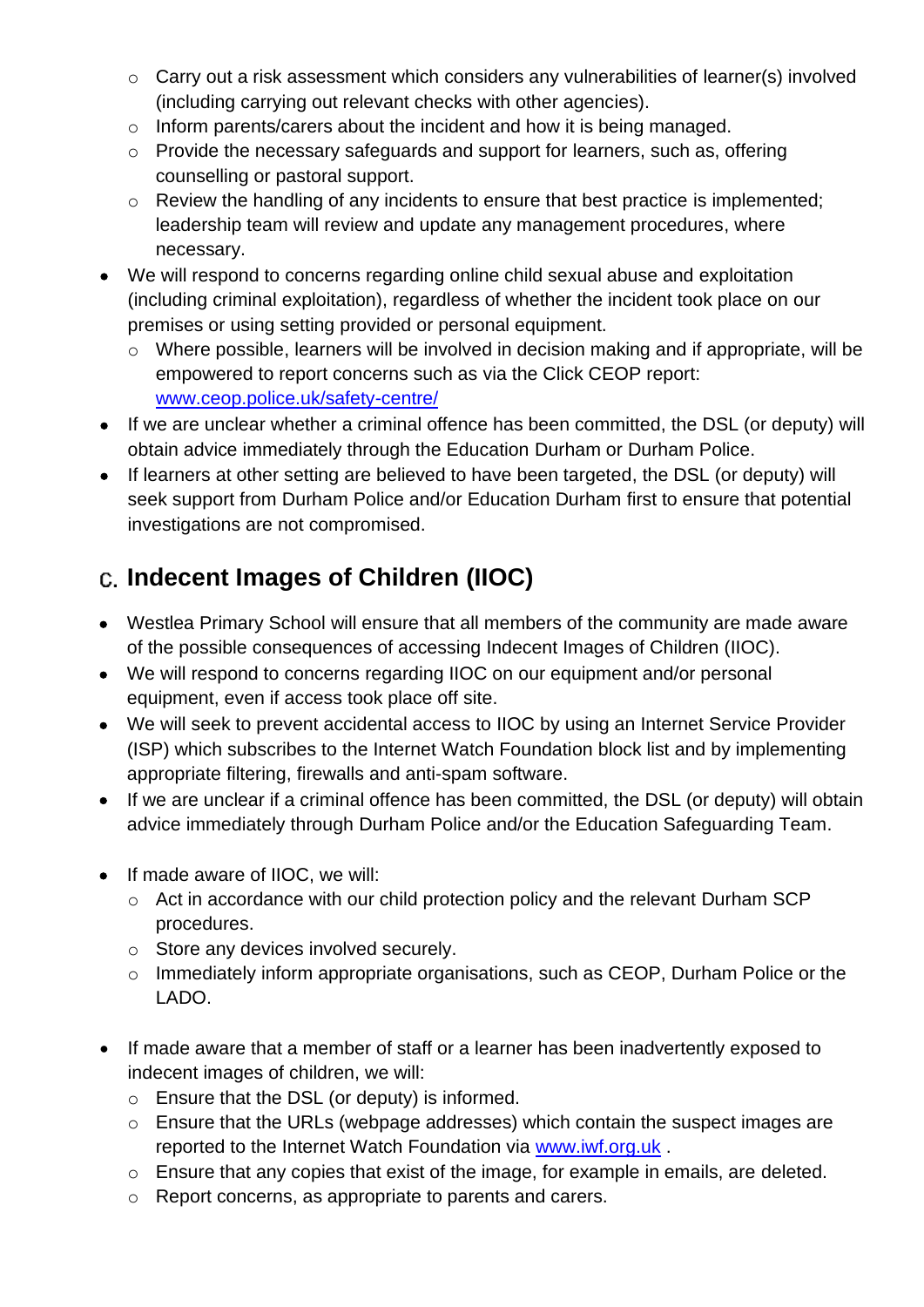- If made aware that indecent images of children have been found on the setting provided devices, we will:
	- o Ensure that the DSL (or deputy) is informed.
	- o Ensure that the URLs (webpage addresses) which contain the suspect images are reported to the Internet Watch Foundation via [www.iwf.org.uk](https://www.iwf.org.uk/).
	- o Ensure that any copies that exist of the image, for example, in emails, are deleted.
	- o Inform the Police via 101 (999 if there is an immediate risk of harm) and First Contact
	- o Only store copies of images (securely, where no one else has access to them and delete all other copies) at the request of the police only.
	- o Report concerns, as appropriate to parents and carers.
- If made aware that a member of staff is in possession of indecent images of children on setting provided devices, we will:
	- o Ensure that the headteacher is informed in line with our managing allegations against staff policy.
	- o Inform the Local Authority Designated Officer (LADO) and other relevant organisations in accordance with our managing allegations against staff policy.
	- o Quarantine any devices until police advice has been sought.

#### <span id="page-23-0"></span>**Child Criminal Exploitation – Including County Lines**

• All staff need to be aware of the indicators that a child may be at risk from, or involved with Child Criminal Exploitation (CCE) and note that this can be facilitated through the use of technology. Further details are in the schools safeguarding policy.

#### <span id="page-23-1"></span>**Cyberbullying**

- Cyberbullying, along with all other forms of bullying, will not be tolerated at Westlea Primary School .
- Full details of how we will respond to cyberbullying are set out in our anti-bullying policy.

#### <span id="page-23-2"></span>**Online Hate**

- Online hate content, directed towards or posted by, specific members of the community will not be tolerated at Westlea Primary School and will be responded to in line with existing policies, including anti-bullying and behaviour.
- All members of the community will be advised to report online hate in accordance with relevant policies and procedures.
- The Police will be contacted if a criminal offence is suspected.
- If we are unclear on how to respond, or whether a criminal offence has been committed, the DSL (or deputy) will obtain advice through First Contact or Durham Police

## <span id="page-23-3"></span>**Online Radicalisation and Extremism**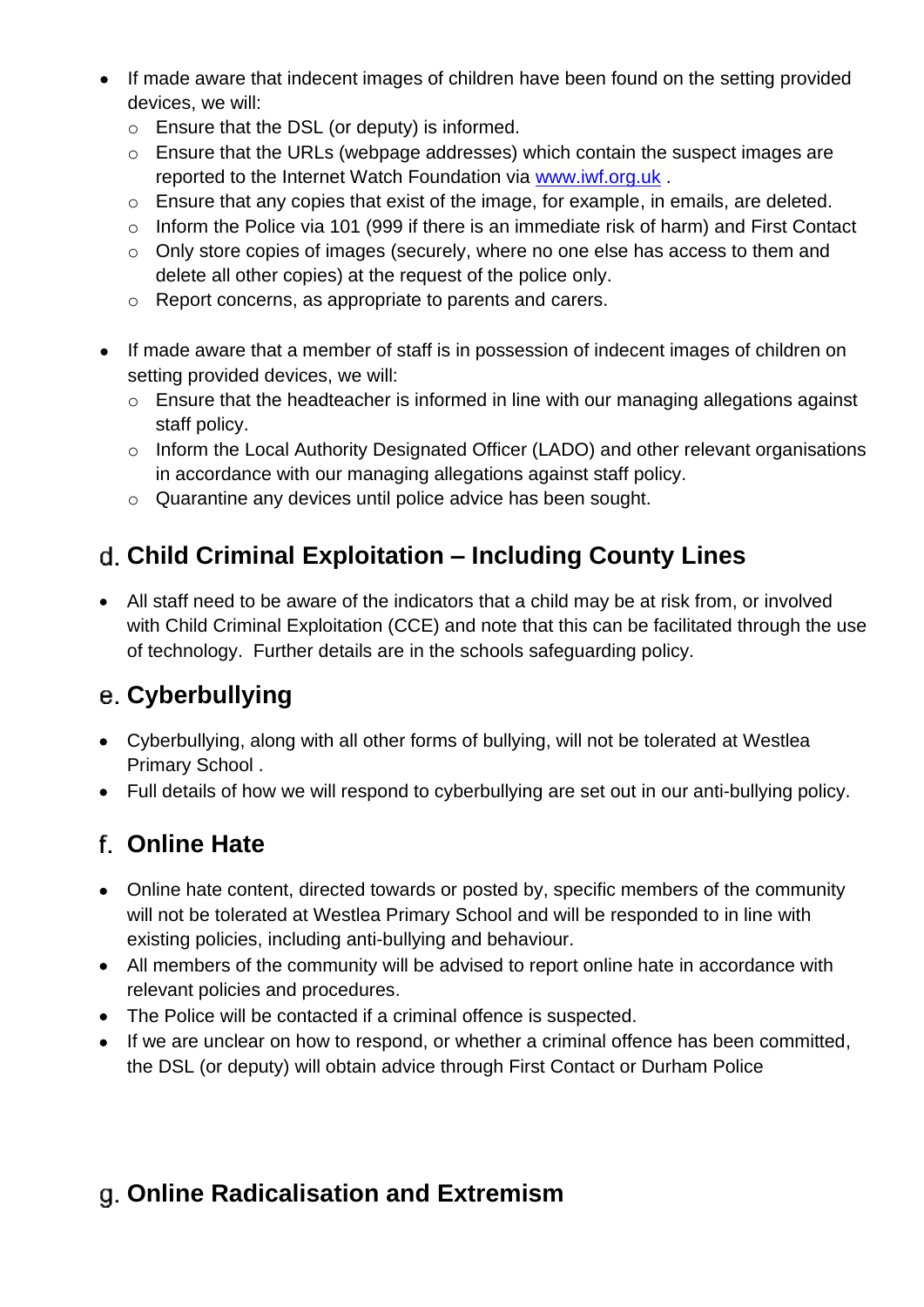- We will take all reasonable precautions to ensure that learners and staff are safe from terrorist and extremist material when accessing the internet on site.
- If we are concerned that a child or parent/carer may be at risk of radicalisation online, the DSL (or deputy) will be informed immediately, and action will be taken in line with our child protection policy.
- If we are concerned that member of staff may be at risk of radicalisation online, the headteacher will be informed immediately, and action will be taken in line with the child protection and allegations policies.

# <span id="page-24-0"></span>**Useful Links for Educational Settings**

#### **Education Durham**

• Paul Hodgkinson, EDA with responsibility for Online Safety. 03000265841 [\(paul.hodgkinson@durham.gov.uk\)](mailto:paul.hodgkinson@durham.gov.uk)

#### **Durham SCB**

http://www.durham-scp.org.uk/

#### **Durham Police:**

In an emergency (a life is in danger or a crime in progress) dial 999. For other non-urgent enquiries contact the Police via 101

NSPCC have produced a useful guide about detailing at what point The Police should be contacted.

[https://www.npcc.police.uk/documents/Children%20and%20Young%20people/When%20to%20c](https://www.npcc.police.uk/documents/Children%20and%20Young%20people/When%20to%20call%20the%20police%20guidance%20for%20schools%20and%20colleges.pdf) [all%20the%20police%20guidance%20for%20schools%20and%20colleges.pdf](https://www.npcc.police.uk/documents/Children%20and%20Young%20people/When%20to%20call%20the%20police%20guidance%20for%20schools%20and%20colleges.pdf)

Prevent Officer – Steven Holden but referrals should be made through First Contact.

#### **Other:**

- ICTSS helpdesk 03000 261100
- Sharon Lewis / Carol Glasper (LADO) 03000 268838

#### **National Links and Resources for Educational Settings**

- CEOP:
	- [www.thinkuknow.co.uk](http://www.thinkuknow.co.uk/)
	- [www.ceop.police.uk](http://www.ceop.police.uk/)
- Childnet: [www.childnet.com](http://www.childnet.com/)
- Internet Matters: [www.internetmatters.org](http://www.internetmatters.org/)
- Internet Watch Foundation (IWF): [www.iwf.org.uk](http://www.iwf.org.uk/)
- Lucy Faithfull Foundation: [www.lucyfaithfull.org](http://www.lucyfaithfull.org/)
	- Parent Protect<https://www.parentsprotect.co.uk/> this includes advice for parents on peer on peer abuse and how to cope if your child has got into significant trouble online.